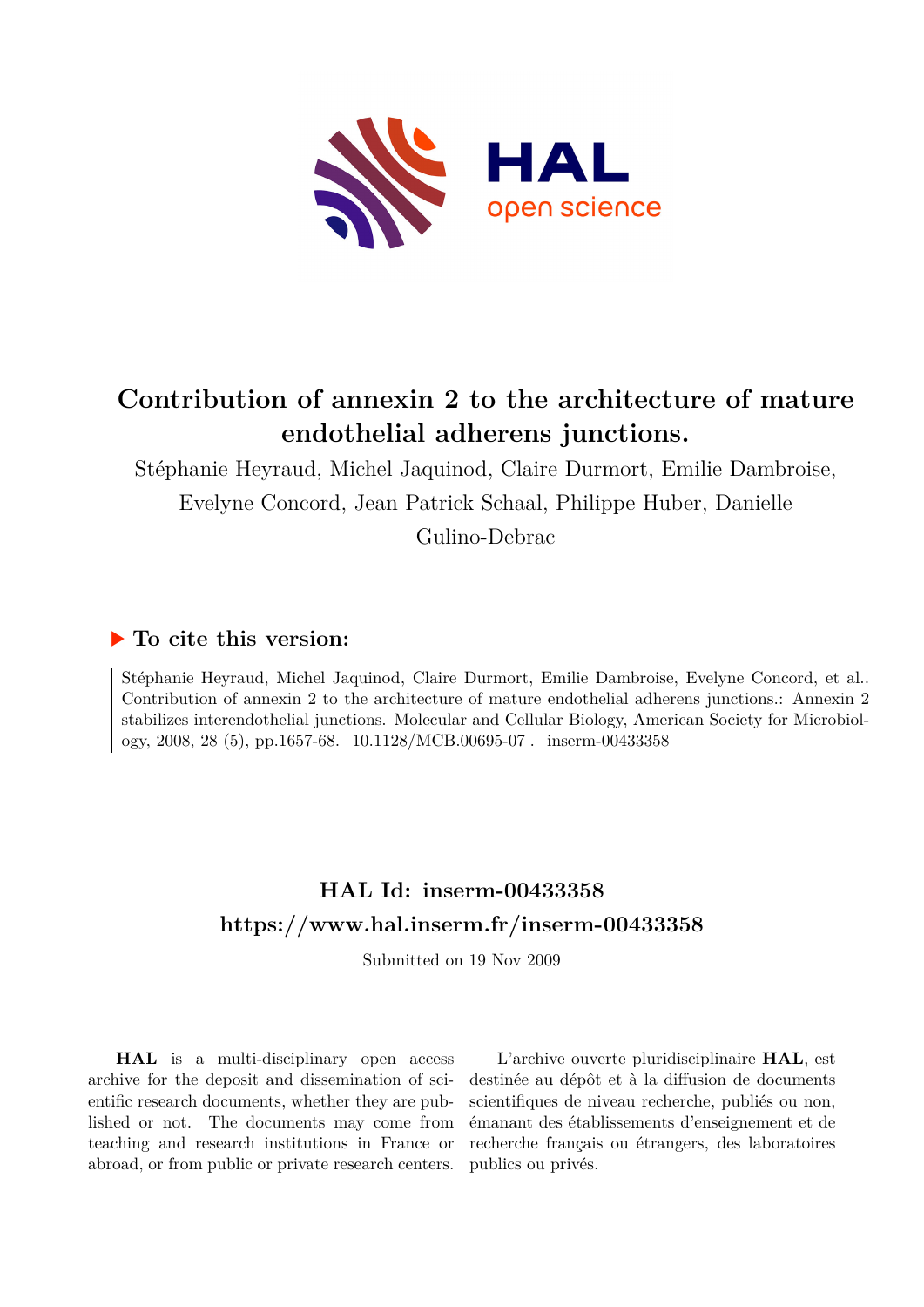| $\mathbf{1}$   | Contribution of annexin 2 to the architecture of mature endothelial adherens                                                                                 |
|----------------|--------------------------------------------------------------------------------------------------------------------------------------------------------------|
| $\overline{2}$ | junctions                                                                                                                                                    |
| $\mathfrak{Z}$ |                                                                                                                                                              |
| $\overline{4}$ | Running title: Annexin 2 stabilizes interendothelial junctions                                                                                               |
| 5              |                                                                                                                                                              |
| 6              | Stéphanie Heyraud <sup>1</sup> , Michel Jaquinod <sup>2</sup> , Claire Durmort <sup>3</sup> , Emilie Dambroise <sup>1</sup> , Evelyne Concord <sup>1</sup> , |
| $\tau$         | Jean Patrick Schaal <sup>4</sup> , Philippe Huber <sup>1</sup> , and Danielle Gulino-Debrac <sup>1§*</sup>                                                   |
| $8\,$          |                                                                                                                                                              |
| 9              | Key words: VE-cadherin; annexin 2; actin; adherens junctions                                                                                                 |
| 10             |                                                                                                                                                              |
| 11             |                                                                                                                                                              |
|                |                                                                                                                                                              |
| 12             | <sup>1</sup> Laboratoire de Physiopathologie vasculaire, INSERM U882; <sup>2</sup> EDyP, INSERM UM201; <sup>3</sup> LIM,                                     |
| 13             | IBS, CNRS UMR 5075; CEA, Direction of Life Sciences, 38054 Grenoble, France; Joseph Fourier                                                                  |
| 14             | University, 38054 Grenoble, France                                                                                                                           |
| 15             | <sup>4</sup> Département de Gynécologie Obstétrique, Centre Hospitalier Universitaire Michallon, BP 217,                                                     |
| 16             | 38043 Grenoble Cedex 09, France                                                                                                                              |
|                |                                                                                                                                                              |
| 17             | <sup>§</sup> corresponding author: D. Gulino-Debrac, iRTSV, APV, INSERM U882, CEA-Grenoble, 17 rue                                                           |
| 18             | des Martyrs, 38054 Grenoble Cedex 9, France; email: danielle.gulino@cea.fr                                                                                   |
| 19             |                                                                                                                                                              |
| 20             | <b>Number of characters:</b>                                                                                                                                 |
| 21             | Title: 75                                                                                                                                                    |
| 22             | Condensed title: 86                                                                                                                                          |
| 23             | Abstract: 155 words                                                                                                                                          |
| 24             | Introduction: 906 words; Results: 2466 words; Discussion: 1575 words                                                                                         |
| 25             | Materials and methods: 978 words                                                                                                                             |
| 26             |                                                                                                                                                              |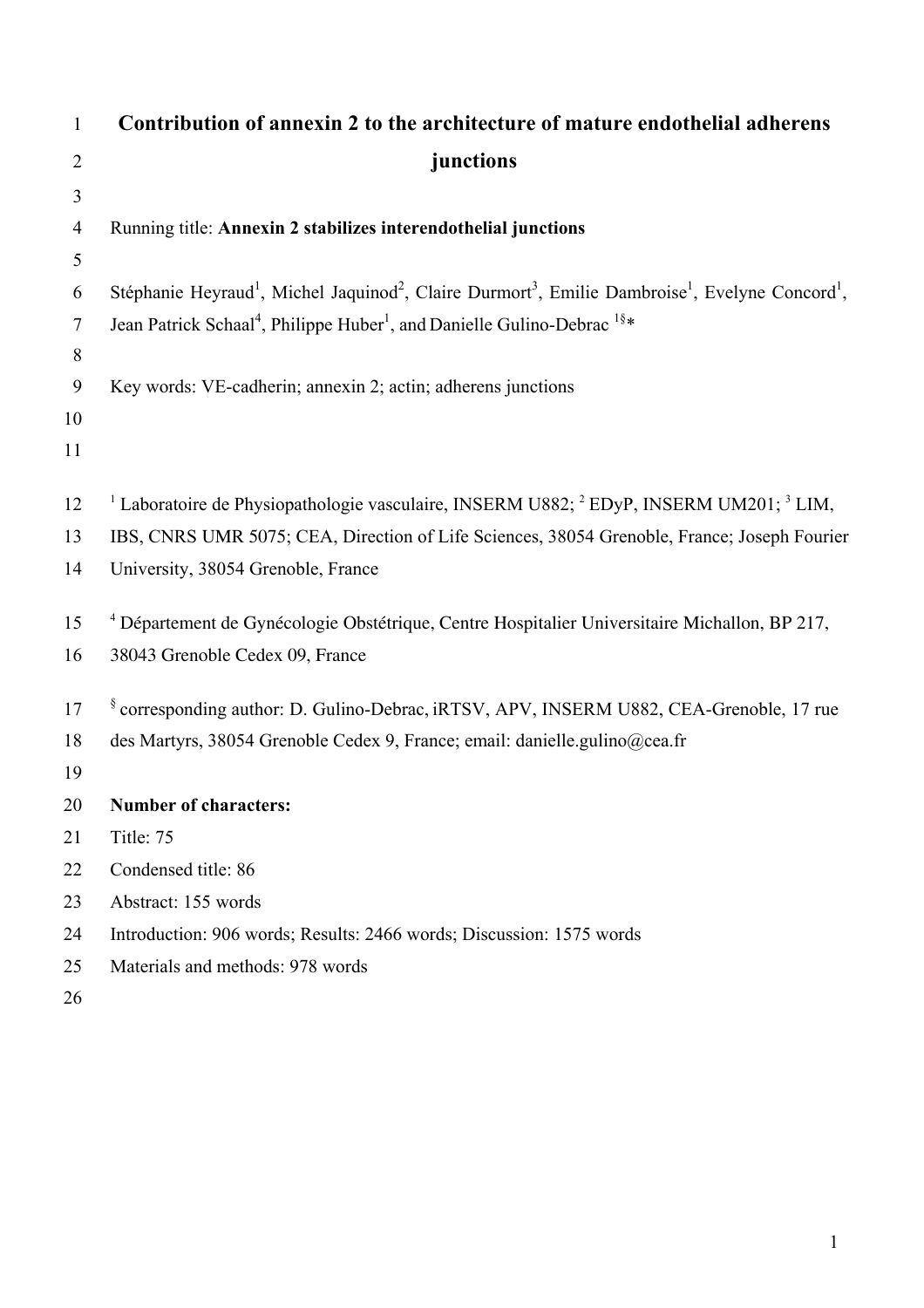### 1 **Abstract (155 words)**

2 3 4 5 6 7 8 9 10 11 12 13 14 The VE-cadherin-based complex is involved in the maintenance of vascular endothelium integrity. Using immunoprecipitation experiments, we have demonstrated that, in confluent human umbilical vein endothelial cells, the VE-cadherin-based complex interacts with annexin 2 and that annexin 2 translocates from the cytoplasm to the cell-cell contact sites as cell confluence is established. Annexin 2, located in cholesterol rafts, binds both to the actin cytoskeleton and the VE-cadherin-based complex so the complex is docked to cholesterol rafts. These multiple connections prevent the lateral diffusion of the VE-cadherin-based complex thus strengthening adherens junctions in the ultimate steps of maturation. Moreover, we observed that the downregulation of annexin 2 by siRNA induces a delocalization of VE-cadherin from adherens junctions and consequently a destabilization of these junctions. Furthermore, our data indicate that the decoupling of the annexin 2/p11 complex from the VE-cadherin-based junction, triggered by Vascular Endothelial Growth Factor treatment, facilitates the switch from a quiescent to an immature state.

15

16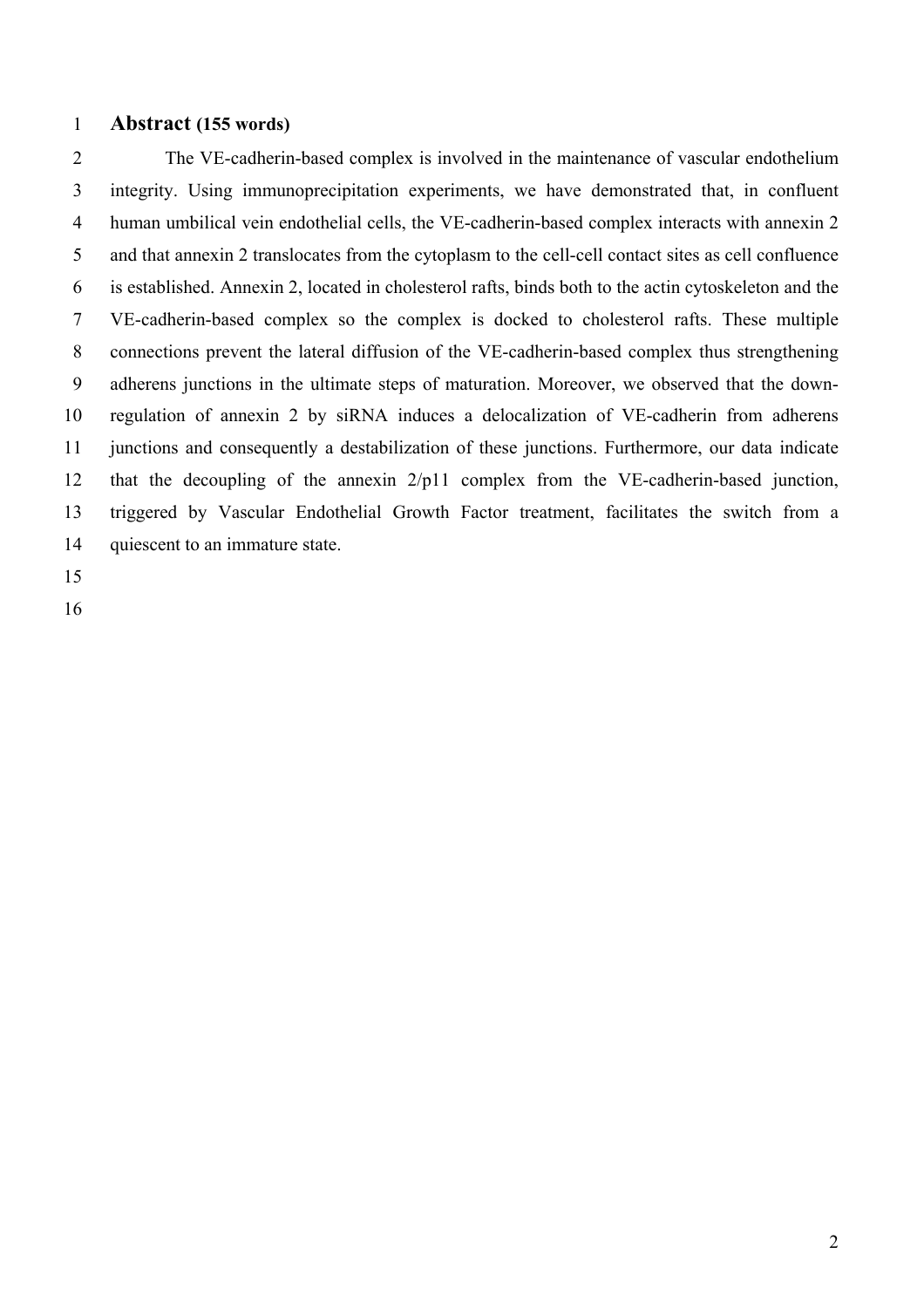### 1 **Introduction**

2 3 4 5 6 7 8 9 Vascular endothelium consists of a monolayer of endothelial cells which lines the whole vascular tree. It forms an active boundary between the bloodstream and the underlying tissues thus controlling the movement of circulating white cells between blood and inflamed tissues. The endothelium is also at the origin of the extension of pre-existing vasculature through formation of neo-vessels, a process named angiogenesis **(43)**. Adherens and tight junctions which hold together endothelial cells modulate leukocyte traffic and angiogenesis. Without diminishing the importance of tight junctions, adherens junctions are particularly crucial in controlling the formation and maintenance of interendothelial adhesion.

10 11 12 13 14 15 16 17 18 19 20 21 22 Endothelial cells express a cell-specific cadherin designated as Vascular Endothelial cadherin (VE-cad) which constitutes the main component of interendothelial adherens junctions **(4, 13, 30)**. This transmembrane adhesive protein plays a crucial role in the maintenance of endothelium integrity and in the modulation of its permeability **(3, 20)**. As for other members of the cadherin receptor family, VE-cad links endothelial cells together by homophilic interactions mediated by its extracellular part and associates intracellularly with β- or γ-catenin in a mutually exclusive fashion and with p120. Despite their sequence similarities, β-/γ-catenins and p120 bind to distinct sites on the cytoplasmic tail of VE-cad. While β-catenin or γ-catenin links to the distal part of the VE-cad cytoplasmic tail, p120 interacts with the membrane proximal domain. These three catenins also exhibit different biological cellular roles. Whereas p120 stabilizes VE-cad at the plasma membrane **(46, 47),** β-/γ-catenins interacts with α-catenin. Afterwards in the manuscript, the complex formed by VE-cad and  $\alpha$ -,  $\beta$ -,  $\gamma$ -, p120 catenins is designated as "VEcad-based complex" or "VE-cad complex".

23 24 25 26 27 Until recently, it was commonly admitted that  $\alpha$ -catenin binding to  $\beta$ - or  $\gamma$ -catenins promotes connections between the VE-cad-based complex and the actin cytoskeleton, thus strengthening the VE-cad ectodomain-based interactions **(8, 35, 38)**. But this concept was challenged since it was recently demonstrated that α-catenin cannot simultaneously bind to βcatenin and the actin cytoskeleton **(48)**.

28 29 30 31 32 33 Although it would be premature to dismiss a role for  $\alpha$ -catenin, it is possible that some other actin-binding proteins that bind to the different components of adherens junctions might also be involved in the connection of the VE-cad complex with the actin cytoskeleton. In fact, during the cadherin-mediated cell-cell adhesion, the actin cytoskeleton undergoes a drastic reorganization. Thus, it was recently reported that, upon cadherin liganding, two actin populations with a different spatial distribution are clearly distinguishable at early epithelial cell-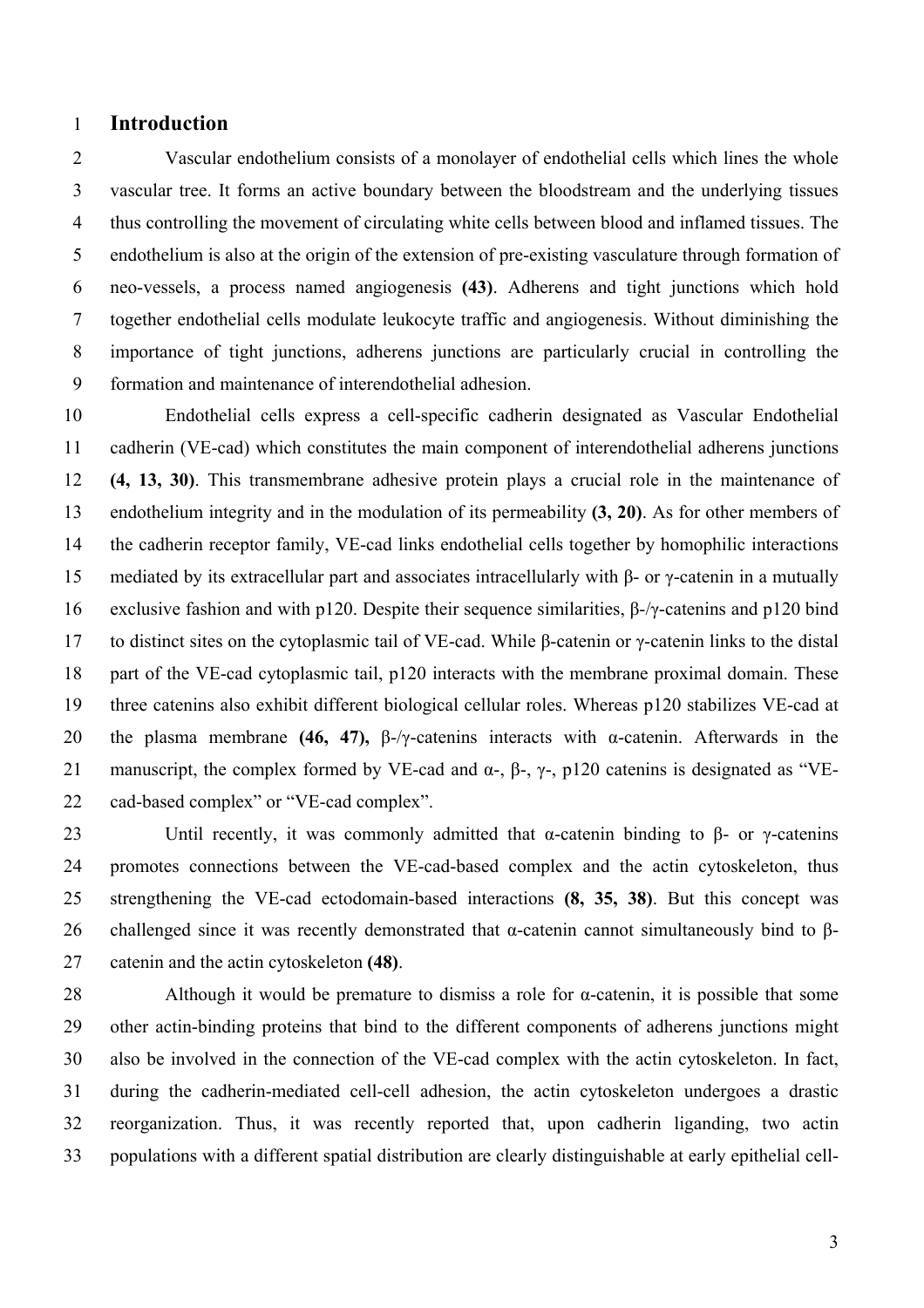cell contacts **(49)**. The first population is composed of thin circumferential actin bundles and the second is localized at cell-cell junctions. These two actin populations are regulated by distinct mechanisms. Indeed, the actin bundles are formed by reorganizating pre-existing actin filaments and the junctional filaments by *de novo* actin polymerization. To ensure the dynamic coordination between cadherin homophilic liganding and the remodelling of both actin populations, more regulatory proteins are required than assumed previously **(33)**. 1 2 3 4 5 6

7 8 9 10 11 12 To bring some light on the connection existing between the VE-cad-based complex and the actin cytoskeleton, we examined the composition of the junctional VE-cad-based complex extracted from confluent endothelial cell monolayers by combining anti-VE-cad immunoprecipitation (IP) with proteomic tools, thereby identifying novel VE-cad partners (**unpublished data**). In these experiments, annexin 2 (A2) was identified as one of the most abundant VE-cad partners.

13 14 15 16 17 18 19 20 21 22 23 24 The superfamily of annexins forms a  $Ca^{2+}$ -dependent regulated class of proteins able to dock in a reversible manner onto the inner leaflet of the plasma membrane by interacting with acidic phospholipids **(19)**. A2 interacts, *via* its N-terminal domain, with p11 (also called S100A10) to form a heterotetramer in which a central p11 dimer connects two A2 monomers (12, 26, 32). Moreover, A2 exhibits an F-actin binding site localized within the last 9 amino acid residues of its C-terminus **(17)**. A2 is not only able to bind to actin but can also bundle actin filaments **(22)**. It participates in the regulation of membrane organization and more particularly in the assembly of cholesterol rafts **(2)**. These A2 containing- cholesterol rafts are highly dynamic membrane domains that serve as F-actin assembly platforms. The precise role of A2 in the dynamic remodelling of these platforms remains to be elucidated. Nevertheless, Hayes et al. recently demonstrated that A2 regulates actin polymerization by interfering with the barbed ends of growing actin filaments **(23)**.

25 26 27 28 29 30 31 32 In the present manuscript, we examined the role played by A2 in the regulation and/or stabilization of endothelial adherens junctions. We have demonstrated by immunoprecipitation that A2 interacts directly with the junctional VE-cad-based complex. In addition, our results prove that A2 is absolutely required to maintain VE-cad at cell-cell junctions. Our data also indicate that A2 docks the VE-cad-based complex to cholesterol rafts and binds actin fibers to the complex as cells reach confluence. Thus, connection of the VE-cad-based complex to both cholesterol rafts and to A2-anchored actin filaments strengthens adherens junctions in the ultimate step of maturation.

33 34 Reciprocally, it can be assumed that the opening of adherens junction may result from A2 and VE-cad-based complex decoupling. To test this hypothesis, we evaluated effects of the pro-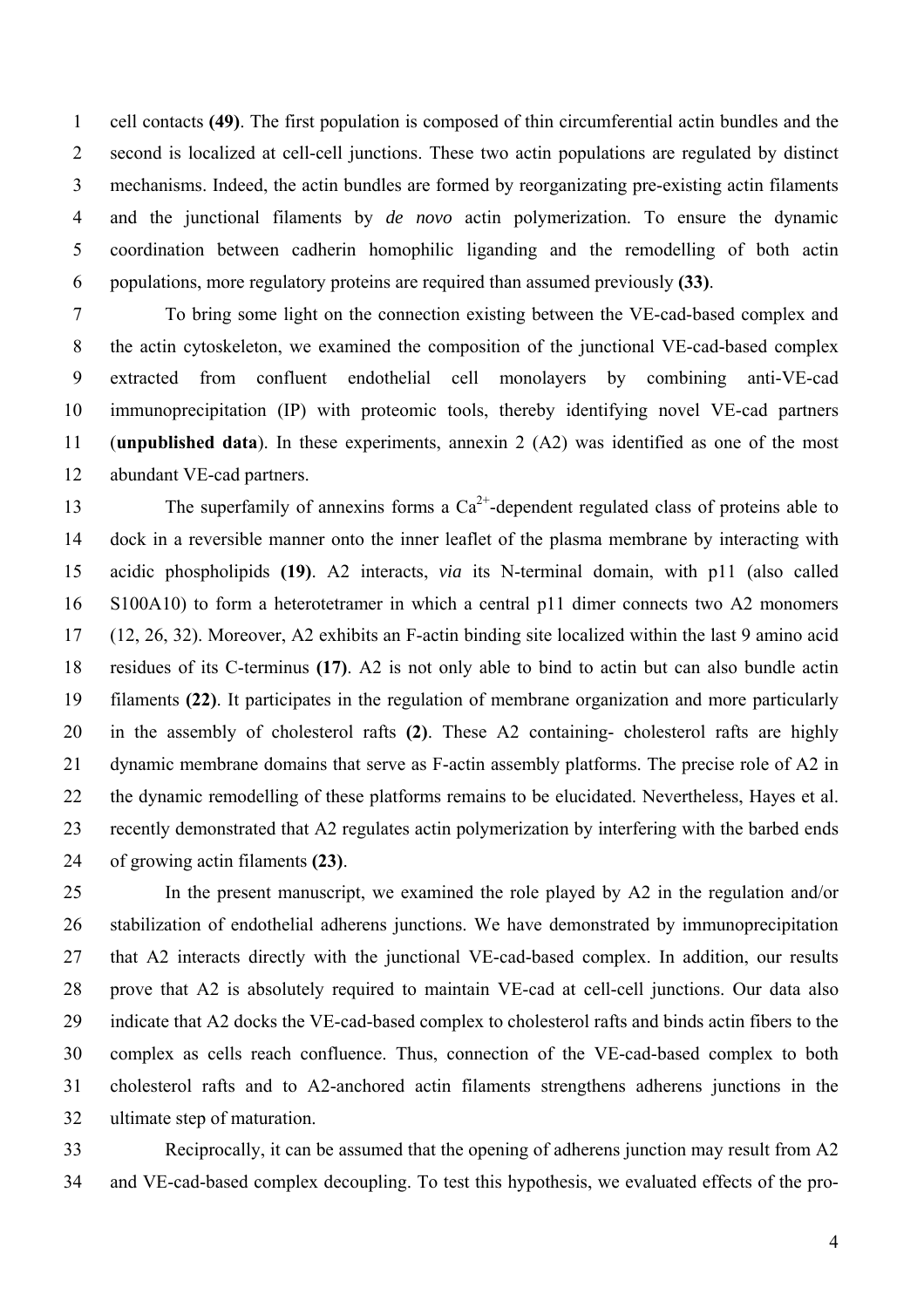1 2 3 4 5 6 7 angiogenic Vascular Endothelial Growth Factor (VEGF) on the A2/VE-cad-based complex organization in HUVECs. We showed that VEGF induced a drastic perturbation of the VE-cad localization, a release of A2 from the plasma membrane to the cytoplasm and a decoupling of A2 from the VE-cad-based complex. This dissociation leads to the disconnection of the VE-cad complex from the actin cytoskeleton, an event that may constitute one of the earliest steps in adherens junction destabilization favoring the increase of vascular permeability.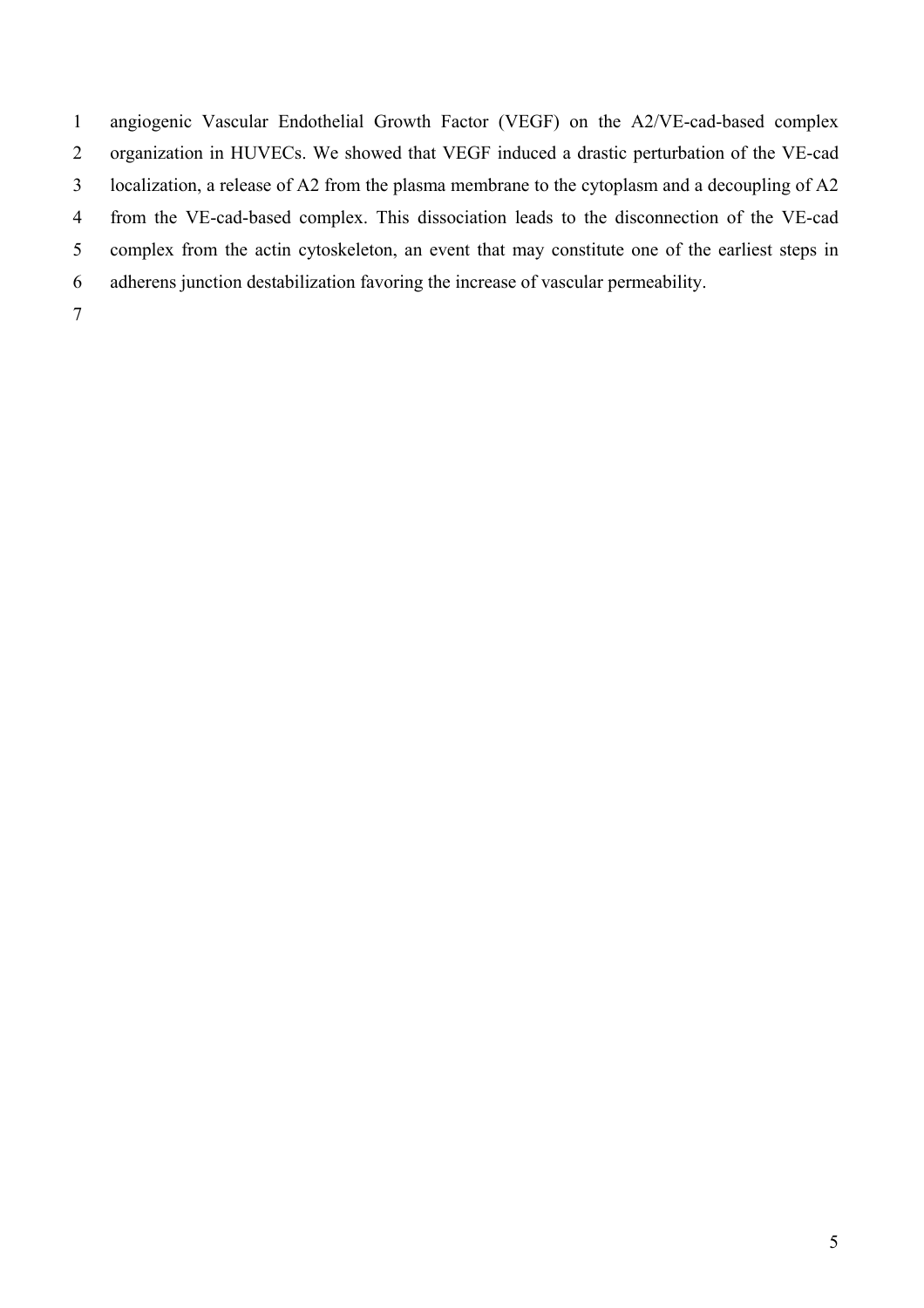### 1 **Materials and methods**

#### 2 **Reagents and antibodies**

3 4 5 6 7 8 9 10 11 12 The monoclonal anti-VE-cad antibody BV9 was from Santa Cruz Biotechnologies. The polyclonal antibody directed against human VE-cad anti-Cad3 was produced as previously described **(24)**. Anti-annexin 2, anti-annexin 1, anti-annexin 5, anti- α-, β-, γ- catenins and anti-PECAM-1 antibody were purchased from BD Biosciences. Anti-N-cadherin antibody and rabbit non-immune IgG were purchased from DakoCytomation. Anti-β-actin, FITC- and TRITCphalloidin, methyl β cyclodextrin (MβCD) and latrunculin B (La B) were from Sigma-Aldrich. Cy2- or Cy3-goat anti-rabbit antibodies and Cy2- or Cy3-goat anti-mouse antibodies were purchased from Immunotech. Cy5-goat anti-mouse and Cy5-goat anti-rabbit antibodies were provided by Amersham Biosciences. Alexa 488-labelled goat-anti-IgG1, Cy3-labelled goat-anti-IgM were purchased from Molecular Probes. Recombinant VEGF was from PeproTech Inc.

13

#### 14 **Cell culture**

15 16 HUVECs were isolated and cultured as previously described **(30)**. Only cells on passage 2 were used.

17

### 18 **Immunofluorescence microscopy**

19 20 21 22 23 24 25 After treatment, cells cultured on fibronectin-coated glass coverslips were fixed and permeabilized in methanol 85%, 15 mM PIPES pH 7.7, 2 mM  $MgCl<sub>2</sub>$  for 10 min at -20 $^{\circ}$ C and blocked with 0.5% BSA in PBS. After several washing steps in PBS, cells were incubated with primary antibodies and then with the adequate secondary antibodies. The coverslips were mounted onto slides with DAPI-containing mowiol 40-88 (Sigma-Aldrich). Cells were then observed using an Axioplan 2 microscope (Zeiss) equipped with an Achroplan x 50 objective. Images were captured with an AxioCam MR camera using Axiovision software.

26 27 28 29 30 31 32 33 When specified, cells were observed on a confocal microscope TCS-SP2 (Leica) with a  $x63/1.4$ objective. For image acquisition (1024x1024, 8bit), Alexa 488, TRITC, Cy5 and DAPI fluorescence were excited and collected sequentially (400 Hz line by line) by using the 488nm wavelength of an argon laser for Alexa 488, the 543nm wavelength of an helium-neon laser for TRITC, the 633nm wavelength of an helium-neon laser for Cy5 excitation and the 405nm wavelength of a photodiode for DAPI. Fluorescence emission was collected from 498 to 540nm for Alexa488, from 573 to 630 nm for TRITC, from 644 to 720nm for Cy5 and from 410 to 460nm for DAPI.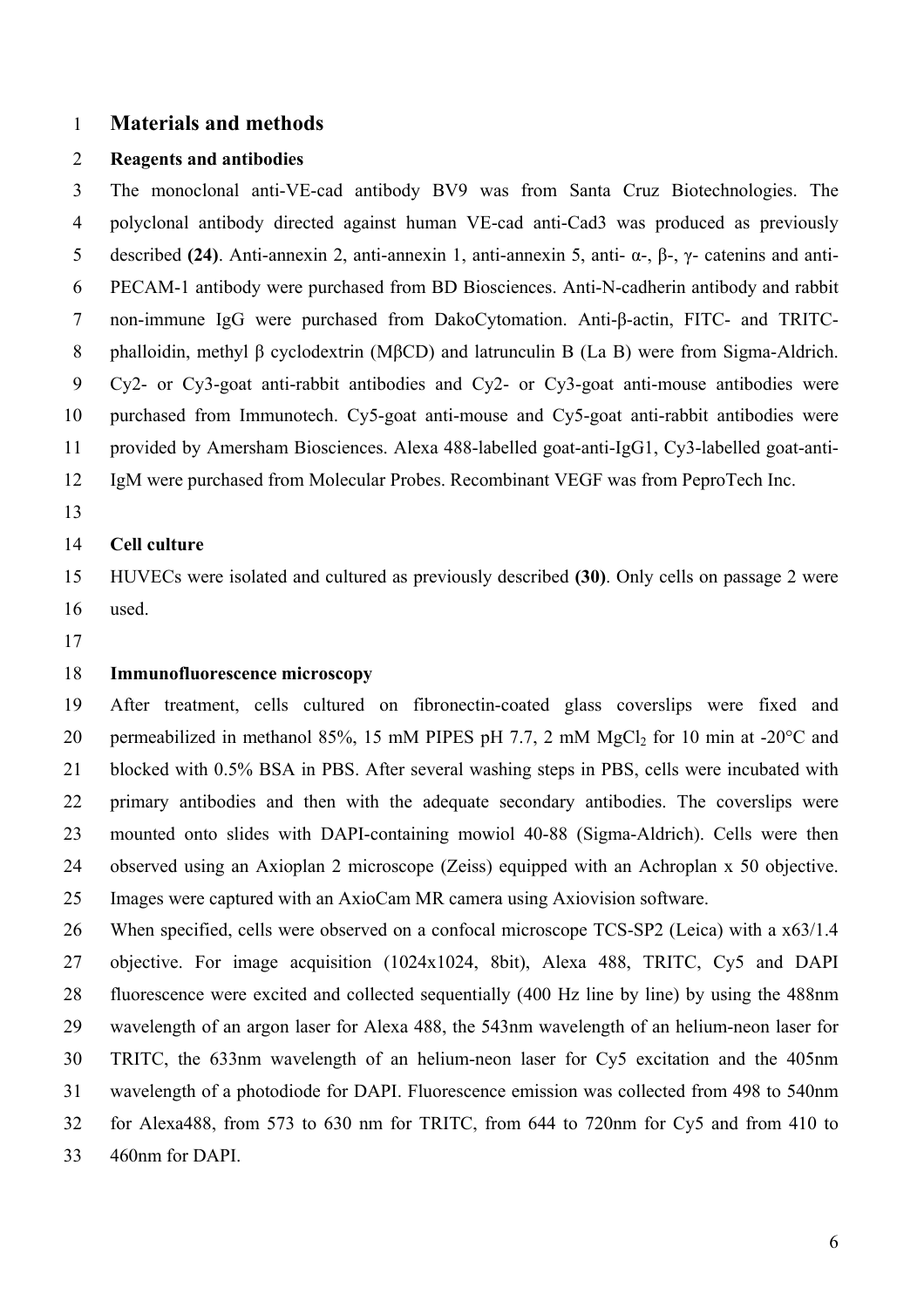1

### 2 **Immunoprecipitation (IP)**

3 4 5 6 7 8 9 10 11 12 13 14 Affinity beads were prepared as followed: 60 µg of affinity-purified anti-Cad 3 or 6 µg of anti-A2 antibodies were mixed with 30  $\mu$ L of a suspension of protein A- or protein G- Sepharose beads respectively (Sigma-Aldrich). After a 2 hour incubation time at 4°C, centrifugation at 200 g during 5 min and several washs in PBS, grafted beads were equilibrated in the lysis buffer L (10 mM PIPES pH 7, 100 mM NaCl, 300 mM sucrose, 3 mM  $MgCl<sub>2</sub>$ , 1 mM EDTA, 2 mM PMSF, 5  $\mu$ g/mL leupeptine, 2  $\mu$ g/mL aprotinine) containing 0.5% IGEPAL CA-630. HUVEC monolayers were washed twice with PBS, lysed in 1 mL of 0.5% IGEPAL-containing buffer L for 20 min at 4°C. After lysate centrifugation at 15 000 g for 10 min, supernatants were incubated overnight at 4°C under continuous mixing with antibody-grafted protein A-/G-Sepharose beads. IPs were each time performed on a 78 cm² cell monolayer. To elute immunoprecipitated proteins, beads were washed 3 times in lysis buffer and then boiled in 50 µL Laemmli buffer for 10 min. Whole elutions were loaded on SDS-PAGE for Western blot analysis.

- 15
- 16

#### 17 **Cell treatments**

18 After brief washing in PBS, HUVEC monolayers were incubated in culture medium containing

19 either 3.8 mM MβCD for 30 min or 0.5 µM La B for 5 min. To determine whether VE-cad was

20 internalized following La B treatment, La B-treated cells were incubated with trypsin-EDTA at

21 0.5 g/L for 2 min prior cell lysis and Western blot analysis.

22 23 HUVECs were starved between 3 and 6h before a 30 min stimulation with either VEGF (50 ng/mL) in serum-free medium.

24

### 25 **Subcellular fractionations**

26 27 28 29 30 31 32 33 To separate cytoplasm from membrane, HUVEC monolayers were lysed in detergent-free buffer L. After centrifugation at 1000 g for 3 min at 4°C to remove unbroken cells, supernatants were collected and recentrifuged at 150 000 g for 30 min at 4°C. The resulting supernatants corresponded to the non-membrane fractions, designated as the cytoplasmic fraction afterwards in the manuscript, and pellets, resuspended in 0.5% IGEPAL-containing buffer L, to the membrane fractions. To isolate cholesterol raft-associated proteins, membrane pellets were resuspended in buffer L containing 0.01% digitonin. After a 20 min incubation on ice, homogenates were centrifuged at 150 000 g for 30 min at 4<sup>o</sup>C. The resulting supernatants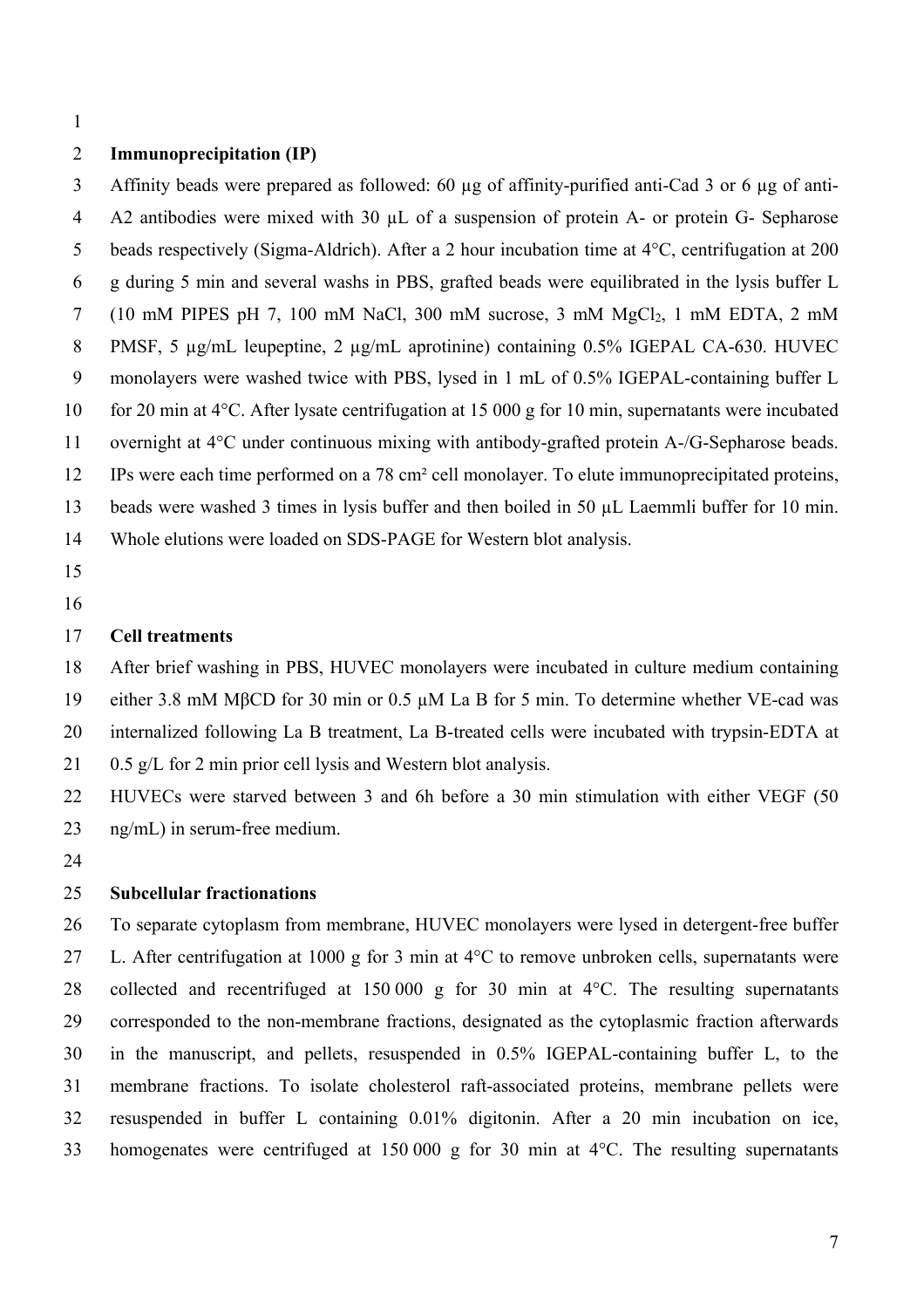1 contained cholesterol raft-associated proteins while the pellets contained the other membrane-

2 associated proteins.

3

#### 4 **LC-MS/MS**

5 6 7 8 9 10 11 Cholesterol raft-associated proteins were separated on 4-12% gradient gel (Criterion<sup>TM</sup> XT Precast, BioRad) and gels were stained by Coomassie blue (Bio-Safe Coomassie G250 stain, BioRad). The Coomassie-blue stained protein bands were in-gel digested with trypsin and the recovered peptides were separated by liquid chromatography on silica C18 column (Dionex) prior to analysis on an integrated nanoLC-MS/MS system. Peptide identification from the resulting MS/MS dataset was achieved using an in-house MASCOT server (Matrix Sciences, London).

12

### 13 **Western blotting**

14 15 16 17 18 19 20 21 Cell extracts were analyzed under reducing conditions by SDS-PAGE using either 10% Tris-Glycine or 15% Tris-Tricine home-made gels, or 4-12% gradient Criterion<sup>TM</sup> XT gels and electro-transferred onto a pure nitrocellulose membrane (BioRad). After blocking with 5% nonfat dry milk, proteins were detected by specific primary antibodies and horseradish peroxidaseconjugated goat anti-mouse or anti-rabbit antibodies (Sigma-Aldrich). The immunoreactive bands were revealed using the ECL Western blotting detection kit (Amersham Biosciences). Signals recorded on autoradiography films (Amersham Biosciences) were quantified using a Gel Doc EQ apparatus and Quantity One software (BioRad).

22

### 23 **siRNA interference**

24 25 26 27 28 29 30 31 21-nt siRNA duplex 5'-UCAUCCACACCUUUGGUCUUU-3' and 5'- UCAGCAUCAAAGUUAGUAUUU-3' targeting sequences for human A2 were purchased from Dharmacon. HUVECs were plated a day before siRNA transfection in medium without antibiotics. 75 pmoles of siRNA were transfected with Oligofectamin (Invitrogen) according to the manufacturer's instructions. Transfection was performed twice at an interval of 24 hours. Then, siRNA-transfected HUVECs were plated on glass coverslips in complete medium and used for various experiments 24 and 48h after plating. Cells were then fixed at 4 or 5 day posttransfection.

32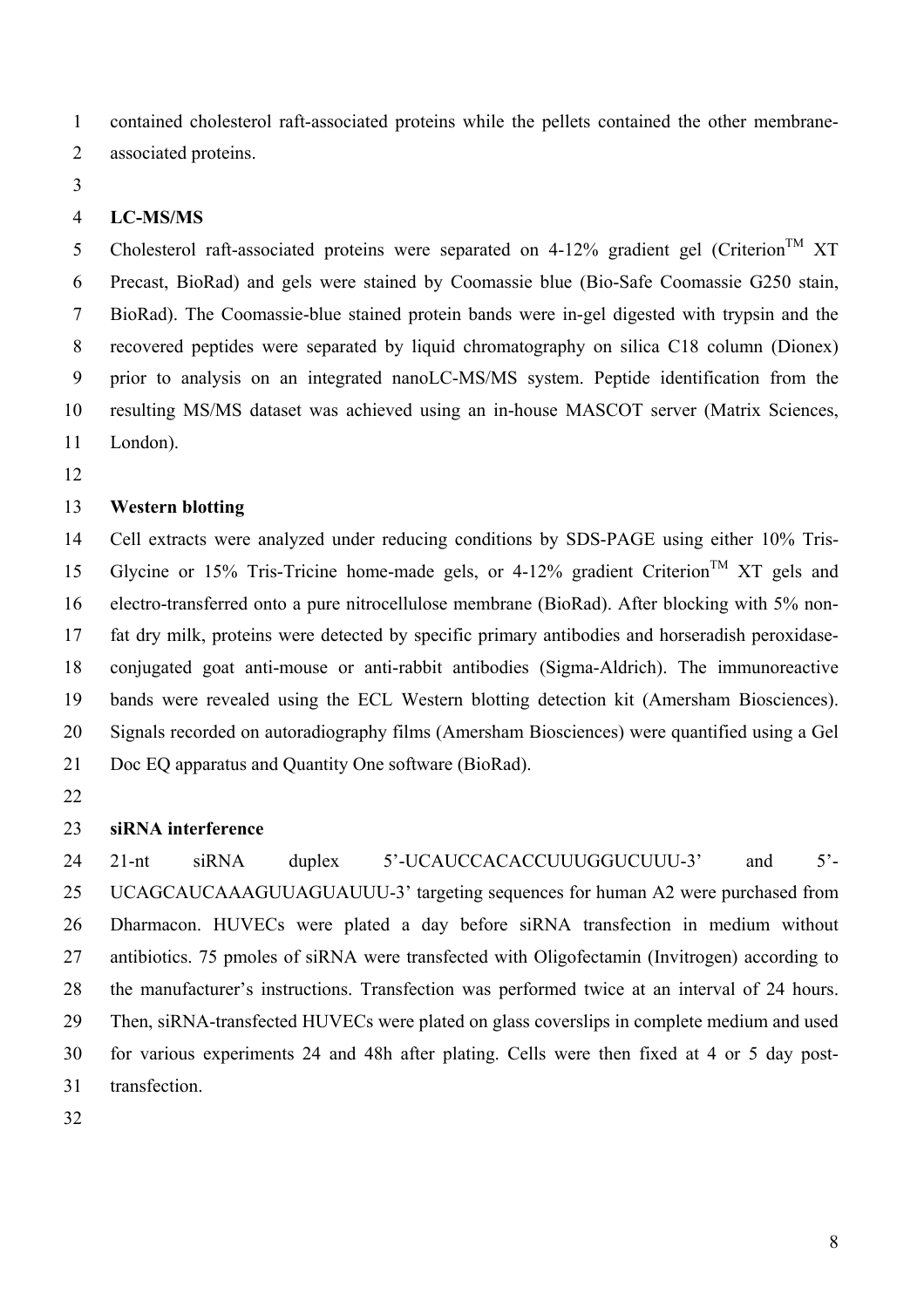## 1 **Results**

### 2 **Cell density-dependent localization of annexin 2 to endothelial cell-cell junctions**

3 4 5 6 7 By combining immunoprecipitation with proteomic studies, we recently determined the protein composition of confluent HUVEC adherens junctions (unpublished data). Numerous actin-binding proteins, not previously thought to localize at adherens junctions, were thus revealed. Among them, A2 was found. Here, we examined the possible role of A2 in the regulation and/or stabilization of VE-cad-based adherens junctions.

8 9 10 11 12 13 14 15 16 First, the subcellular localization of A2 was explored in density-increasing HUVEC monolayers. To do so, the membrane and cytoplasmic fractions were separated from subconfluent and confluent HUVECs by ultracentrifugation and analyzed by Western blot (**Fig 1A**). As expected, in subconfluent as well as in confluent cells, VE-cad was found in the membrane fraction (**Fig 1A**, lanes 2 and 4). The absence of VE-cad in the cytoplasm attested that this fraction was not contaminated by membranes (**Fig 1A**, lanes 1 and 3). On the contrary, it was observed that A2, which was exclusively found in the cytoplasmic fraction in subconfluent cells, distributed between the cytoplasm and the membranes in confluent cells (**Fig 1A**). These results showed that A2 partially translocated from cytoplasm to membranes as cell confluence increased.

17 18 19 20 21 22 23 24 25 26 27 28 To demonstrate A2 translocation, an immunocytochemical localization of A2 was performed on HUVECs plated at different densities. **Fig 1B** shows that A2 is exclusively cytoplasmic in subconfluent cells (Subconfluent, A2, and Magn., magnified image) and accumulates at the plasma membrane as cell confluence increases (Confluent, A2, and Magn., magnified image). To assess whether VE-cad and A2 co-localize at cell-cell contacts, confocal microscopy analysis was performed on 650nm optical sections (**Fig 1C,** larger areas are also shown in supplementary data **Fig S1**). This revealed that VE-cad and A2 effectively co-localized along the whole cell-cell junction (**Fig 1C**, white). Nevertheless, some minor restricted areas exhibit juxtaposed red and green dots, indicating thus that a few amount of A2, even thought localized at the plasma membrane, was not associated with the VE-cad-based junction (**Fig 1C**, merge). Moreover, at cell-cell contacts, A2 and VE-cad co-localize with the actin cytoskeleton (**Fig 1B**, Confluent, A2, and Magn., magnified image).

29 30 31 32 33 It is notable that the adherens junction architecture changes with increasing cell density. Actually, subconfluent cells possess an elongated shape and adherens junctions appear immature exhibiting a thin, discontinuous and zigzag staining for VE-cad (**Fig 1B**, VE-cad). As the cell density increased, cells adopted a cobblestone morphology and adherens junctions presented an intense linear VE-cad staining (**Fig 1B**, VE-cad). Moreover, phalloidin staining indicated that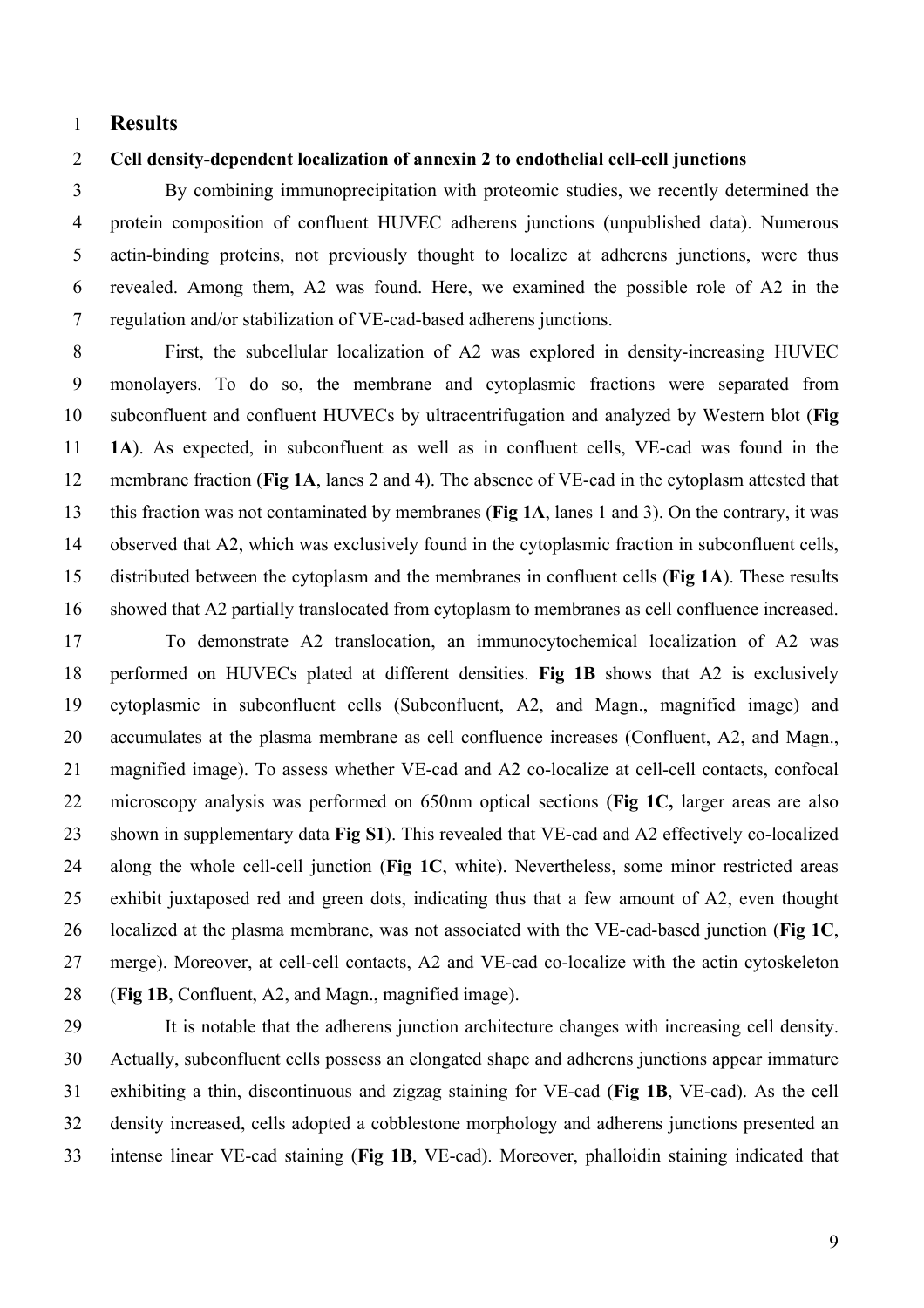1 2 3 4 parallel actin stress fibers visible in subconfluent HUVECs progressively re-orientated to constitute the actin cortical ring in confluent cells (**Fig 1B**, actin). This indicates that, as cell confluence is established, the actin cytoskeleton undergoes a major remodelling which correlates with the arrival of A2 at cell-cell junctions.

5

### 6 **Connection of annexin 2 to the VE-cadherin-based complex**

7 8 9 10 11 12 13 14 15 16 17 18 19 20 21 To assess whether A2 is associated with the VE-cad/catenin complex, A2 immunoprecipitates were analyzed by Western blot. As reported in **Fig 2 A**, antibodies directed against VE-cad, p120,  $\alpha$ -,  $\beta$ - and γ-catenins recognized bands of 150, 120-100, 110, 93 and 83-80 kDa respectively. Besides VE-cad and catenins, p11, the protein known to form a heterotetrameric complex with A2 at the plasma membrane **(39)**, was also detected in the anti-A2 immunoprecipitates (**Fig 2 A**). Conversely, anti-VE-cad immunoprecipitation showed association with A2 only when cells have reached confluence (**Fig 2 B**). Other annexins expressed in endothelial cells such as annexin 1 (A1) and annexin 5 (A5) (**Table 1**), were not detected in anti-VE-cad IPs (**Fig 3 A**). Moreover, VE-cad was detected neither in anti-A1 (**Fig 3 B**) nor anti-A5 (**Fig 3 C**) IPs performed on confluent HUVECs. Altogether, these data indicate that the A2/p11 complex is associated with the VE-cad/catenin complex at adherens junction sites in confluent cells. It is noteworthy that N-cadherin, the other cadherin expressed by endothelial cells, and PECAM1, a transmembrane receptor that localizes at interendothelial cell-cell contacts, were not detected in anti-A2 IPs **(Fig 2A)**. Altogether, the results attested that A2 interacts specifically with the VE-cadherin-based complex.

22 23 24 25 26 27 28 29 30 31 32 33 34 Based on these results, A2 and the VE-cad-based complex may be either directly connected or associated *via* actin filaments. To resolve this question, the actin cytoskeleton was depolymerized in confluent HUVECs with La B **(11)**. Once the membrane and cytoplasm fractions were separated from cells either treated or not with La B, the subcellular localization of A2, actin and VE-cad was analyzed by Western blot (**Fig 4 A**). Quantification of the blotted bands indicated that the amount of membrane-associated A2 remained approximately constant before and after La B treatment (**Fig 4 A**). By contrast, a loss of 40% of the amount of membrane-associated actin was observed after La B treatment (**Fig 4 A**). This indicated that actin depolymerization did not induce a release of A2 from membranes. This is in agreement with confocal and phase contrast microscopy analyses performed on untreated and La B-treated HUVECs (**Fig 4 B**). The drug-induced depolymerisation of actin filaments lead to cell retraction and cell-cell junction disruption (**Fig 4 B, PC**). In spite of this drastic treatment, A2 remained colocalized with VE-cad at the cell edge, suggesting that VE-cad and A2 interact without requiring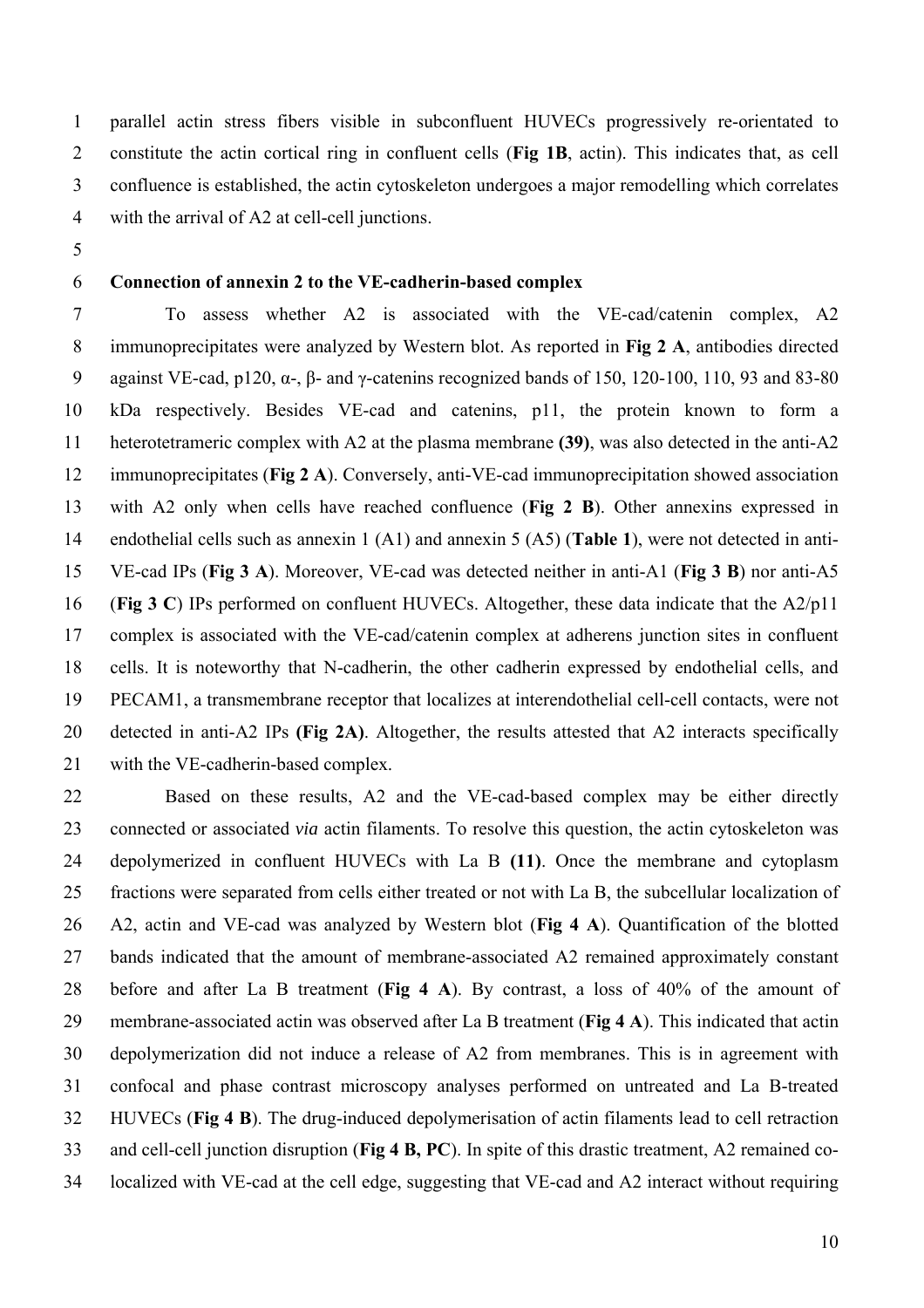1 2 3 4 5 6 7 8 9 actin filaments. Furthermore, anti-VE-cad and anti-A2 IP experiments were performed on HUVECs treated or not with La B (**Fig 4 C**) and the blotted bands were quantified (data not shown). Similar amounts of A2 were detected in VE-cad immunoprecipitates isolated from either La B- or non-treated cells. Conversely, in A2 immunoprecipitates, the amount of VE-cad coimmunoprecipitated remained unchanged between treated and untreated cells (**Fig 4 C)**. These experiments revealed that, after actin cytoskeleton depolymerization, A2 did not decouple from the VE-cad-based complex. It could be concluded that, in confluent endothelial cells, the association of the A2/p11 complex to the junctional VE-cad-based complex does not require actin filaments.

10

### 11

### **Contribution of cholesterol raft-associated annexin 2 to the stability of adherens junctions**

12 13 14 15 16 17 18 19 To evaluate the contribution of A2 in the localization of VE-cad at cell-cell junctions, A2 was knocked-down in HUVECs using a pool of two selected small interfering RNA (siRNA). Practically, one day after the second siRNA transfection, HUVECs were plated on glass coverslips and allowed to grow for additional 24 or 48 h periods of time prior to fixation. Four days after A2 siRNA transfection, immunoblot analysis indicated that 50 to 70% of A2 expression was abrogated while a scrambled siRNA had no effect (**Fig 5 A**). The effect observed with the A2 siRNA was specific since the expression of proteins such as actin, VE-cad and annexins 1 and 5 was not down-regulated following A2 siRNA transfection (**Fig 5 A**).

20 21 22 23 24 25 26 27 28 29 30 siRNA transfection induced no cell retraction as attested by phase contrast microscopy (data not shown). The effect of A2 down-regulation on VE-cad localization was then analyzed by immunofluorescence microscopy 24 and 48h after cell seeding on glass coverslips. At 24 or 48 h post seeding time, the immunofluorescence signal for A2 was undetectable in some cells while unaffected in others. This heterogeneity reflected the difficulty to transfect siRNA in HUVECs. As expected, transfection of the scrambled siRNA had no effect on A2 and VE-cad localization. At 24 h post-cell seeding time, A2 siRNA induced a drastic loss of VE-cad at adherens junctions between adjacent transfected cells (**Fig 5 B)**. At 48 h post-cell seeding time, VE-cad began to reappear at cell-cell junctions exhibiting a zigzag staining pattern, a characteristic feature of immature junctions. Thus, it could be concluded that A2 down-regulation significantly disturbs the localization of VE-cad at cell-cell junctions.

31 32 33 34 Knock-down by siRNA affected the whole pool of cellular A2. Consequently, it was difficult to state whether either membrane-associated A2 or cytoplasmic A2 was involved in the observed phenotype. To discriminate between these two possibilities, the cholesterol raftdisrupting drug MβCD **(10)** was used to release A2 from the plasma membrane. Subcellular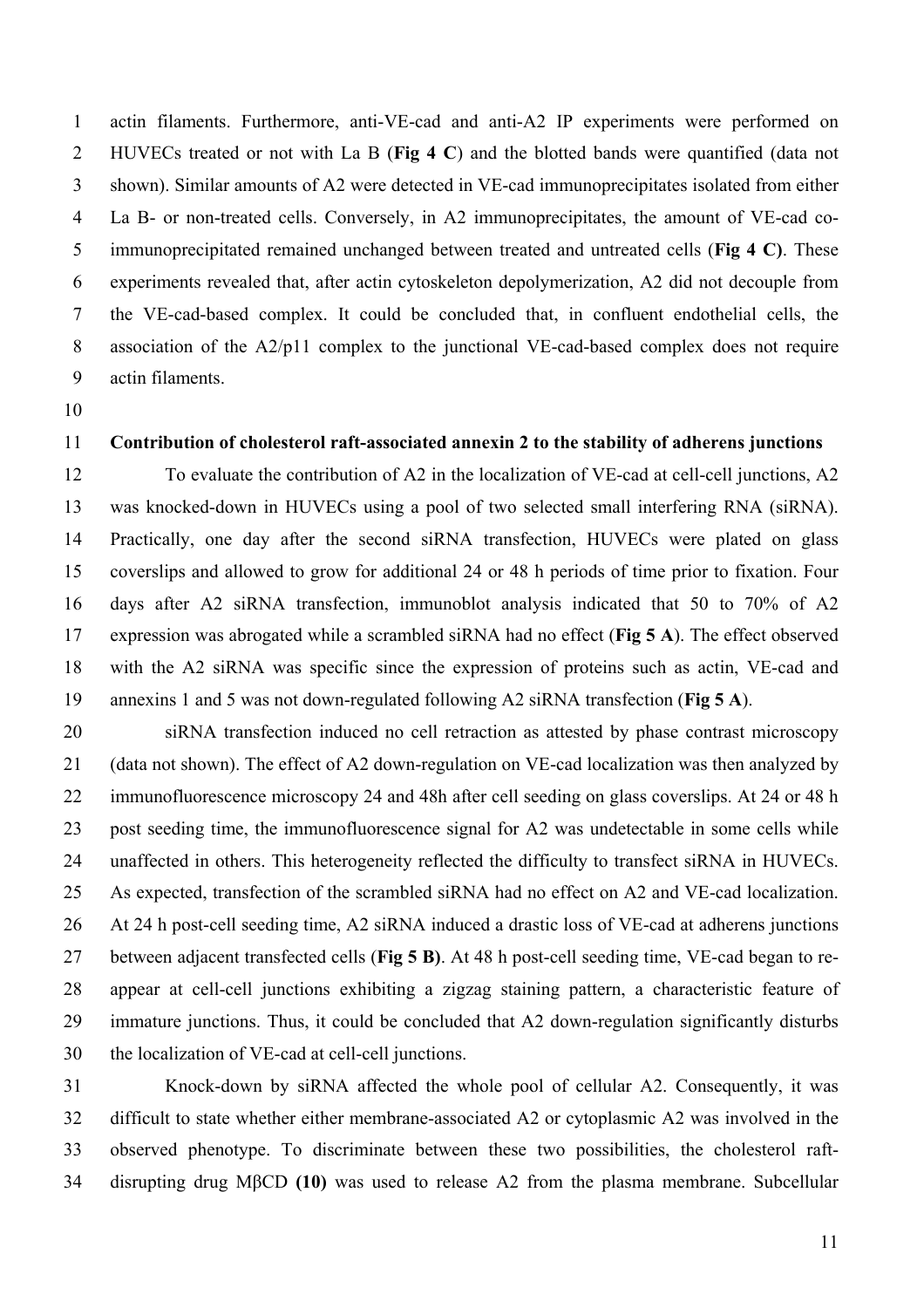1 2 3 4 5 fractionation combined with immunoblotting analysis indicated that, following MβCD treatment, 60% of the membrane-bound A2 was released to the cytoplasm whereas, as expected, in confluent untreated HUVECs, A2 was mainly associated to membranes (**Fig 6 A** and **B**). 82% of actin remained associated with membranes after MβCD treatment indicating that actin was weakly affected by the drug (**Fig 6 A** and **B**).

6 7 8 9 10 11 12 13 14 15 16 17 18 19 20 As revealed by immunofluorescence microscopy, treatment of confluent HUVECs with MβCD provoked a disruption of adherens junctions leading to the formation of large gaps in the monolayer (**Fig 6 C**). Some cell-cell junctions resisted this treatment possibly due to poor accessibility of MβCD to cholesterol rafts. This cell-cell contact destabilization might result from adherens junction disruption possibly caused by VE-cad internalization or degradation. To determine whether VE-cad internalization took place subsequently to MβCD treatment, HUVECs were trypsinized prior to lysis. This trypsinization was used to remove cell surface-expressed VE-cad molecules while leaving intact internalized ones. Western blot analysis revealed that A2 and β-catenin, the loading control, showed no appreciable variation in protein levels (**Fig 7 A**). By contrast, trypsinization degraded the totality of VE-cad in both MβCD-treated and untreated HUVECs attesting that VE-cad remained at the cell surface following MβCD treatment (**Fig 7 A,**  lanes 2 and 4). This experiment also revealed that following MβCD, VE-cad did not undergo degradation (**Fig 7 A,** compare lanes 1 and 3). It could be concluded that destabilization of adherens junctions observed subsequently to MβCD treatment was neither due to the loss of membrane-associated VE-cad nor to its degradation.

21 22 23 24 25 26 27 28 To search for the intracellular event involved in such a phenotype, the VE-cad-based complex was isolated by IP from either MβCD-treated or untreated HUVECs and its composition analyzed by Western blotting (**Fig 7 B**). Anti-VE-cad IP showed that following MβCD treatment, the VE-cad/catenin complex remained intact. On the contrary, a partial release of A2 from the VE-cad-based complex was observed (**Fig 7 B**). Anti-A2 IP confirmed the partial decoupling of A2 from the VE-cad/catenin complex in MβCD-treated cells. Consequently, it could be assumed that the MβCD-induced destabilization of adherens junctions resulted from the release of cholesterol raft associated-A2 and its disconnection from the VE-cad-based complex.

29 30 31 32 33 34 Actin was detected in both anti-VE-cad and anti-A2 IP isolated from confluent endothelial cells (**Fig 7 B**). But, after MβCD treatment, actin association was decreased in both VE-cad and A2 immunoprecipitations, therefore A2 exclusion from cholesterol rafts paralleled VE-cad-actin dissociation (**Fig 7 B**). Moreover, a drastic reshaping of actin filaments was observed in MβCD-treated cells by immunofluorescence microscopy (**Fig 7 C**). Indeed, in control untreated cells, cortical actin fibers were parallel to the cell-cell junctions as defined by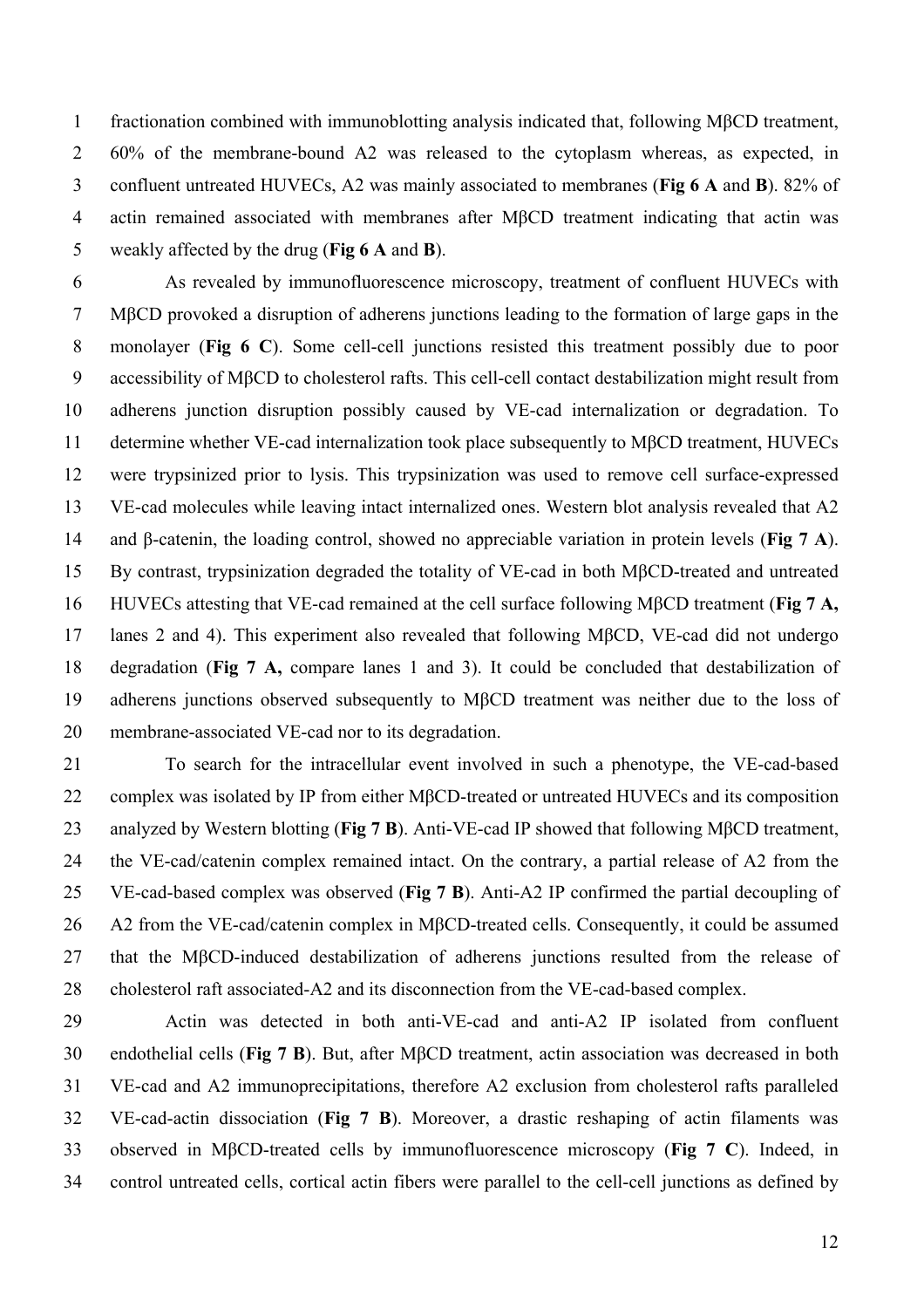1 2 3 4 5 A2 and VE-cad labelling. On the contrary, after MβCD treatment, which is known to induce actin fibers re-organization **(28)**, A2 disappeared from most cell-cell contact sites and is so unable to link actin fibers to VE-cad-based complex (**Fig 7 C**, magnified boxed area). Consequently to MβCD treatment, actin fibers adopted a radial orientation and VE-cad exhibited a zig-zag pattern staining at cell-cell junction reminiscent of the immature junction pattern.

6

7

Altogether, these results suggest that by connecting the VE-cad-based complex, A2 is a major actor in the maintenance of endothelial adherens junction integrity.

- 8
- 9

### 10 11 **Partners of cholesterol raft-associated annexin 2 potentially involved in the connexion with VE-cadherin**

12 13 14 15 16 17 18 19 20 21 22 23 24 25 To determine whether VE-cad and the other proteins constituting the interendothelial adherens junctions were associated with cholesterol rafts, cholesterol-associated proteins were extracted from confluent HUVEC membranes using digitonin, a detergent able to bind exclusively to membrane-linked cholesterol **(15)**. Identification of proteins present within cholesterol rafts was achieved after in-gel digestion by trypsin and analysis of the resulting peptides by mass spectrometry (**Table 1** and complete results available on request to the corresponding author). As expected, clathrin and caveolin-1, two markers of cholesterol rafts, were detected thus attesting that the fractionation was correct. Although this protein extraction method enabled the solubilization of transmembrane proteins such as PECAM-1 and integrin β-1, VE-cad was not detected in the cholesterol rafts (**Table 1**). β-catenin, α-catenin, vinculin and αactinin were the only proteins belonging to adherens junctions extracted by digitonin treatment (**Table 1**). Actin, tubulin and cytoskeleton-associated proteins such as actin-related protein 3 were also detected. In addition to A2, A1, A5 and annexin 6 were also found as well as AHNAK and moesin, two proteins known to belong to cholesterol rafts in other cell types **(18, 21)**.

26 27 28 29 30 31 32 33 34 Western blot analysis mostly confirmed most of the proteomic study i.e. the presence of A2, moesin, α-actinin, β-catenin, PECAM-1 and the absence of VE-cad, γ-catenin and p120 in cholesterol rafts (**Fig 8**). Additionally, the phosphatase SHP2 and the A2 partner p11 were also detected using specific antibodies. The only divergence observed between proteomic and Western blotting analyzes concerned  $\alpha$ -catenin that was detected in cholesterol rafts by proteomic study (**Table 1**) and not by Western blotting (**Fig 8**). Other relevant proteins not present in the cholesterol raft fraction (lane 4) were found either in the cytoplasmic (lane 1) and total membrane fractions (lane 2) or in the fraction containing all the membrane-associated proteins not solubilized by digitonin (lane 3).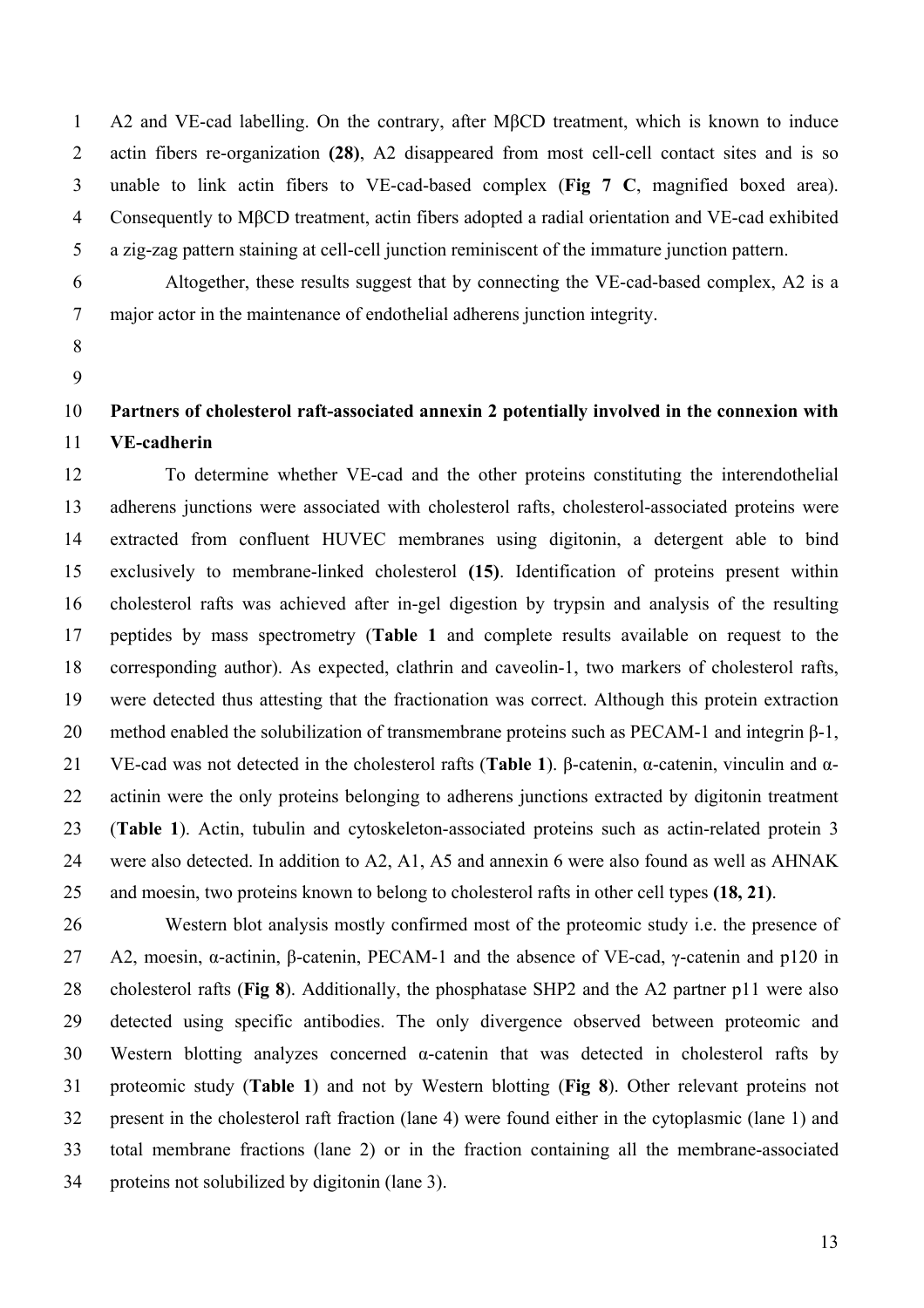Furthermore, the fractionation method illustrated in **Fig 8** allowed a quantitative comparison of the amounts of proteins present in each fraction. It could be evaluated by Western blot analysis that approximately 70% of membrane-tethered-A2 and -moesin were concentrated in the cholesterol rafts. As expected, VE-cad,  $\alpha$ - and  $\gamma$ -catenins appeared essentially present in the membrane fractions (**Fig 8, lanes 2 and 3**) whereas p120 distributed between the membrane and the cytoplasm fractions in a 80:20 ratio. 1 2 3 4 5 6

7 8 9 10 11 12 13 IPs of cholesterol raft-associated A2 were performed to assess whether, within rafts, the cholesterol-associated proteins interacted with A2. Among the cholesterol raft-associated proteins, only α-actinin, β-catenin, SHP2, actin and p11 appeared to be connected to cholesterolassociated A2 (**Fig 8, lane 5)**. Moreover, compared to the raft fraction, the A2 immunoprecipitates were enriched in α-actinin and SHP2 (**Fig 8,** compare lanes 4 and 5). These last proteins constitute partners of A2 potentially able to establish the connection between the VE-cad-based complex and the cholesterol rafts.

14

#### 15 **Effects of VEGF on A2 localization at cell-cell contacts**

16 17 18 19 20 21 22 23 24 25 26 27 28 29 VEGF is a cytokine known for its capacity to increase vascular permeability. We examined the localization of VE-cad and A2 in HUVECs in the presence or absence of VEGF. After a 30 min treatment with VEGF, VE-cad staining was greatly disturbed compared to control (**Fig 9 A**). At some cell-cell junction sites (**Fig 9**, VEGF, full arrow heads), VE-cad labelling exhibited a spike pattern reminiscent of what was observed in MβCD-treated cells (**Fig 7 C**). Furthermore, at these particular sites, no A2 was detected at cell-cell contacts. These data suggest that treatment of HUVECs by physiological agonists of vascular permeability such as VEGF may induce the decoupling of the A2/p11 complex from the VE-cad-based junction. To verify this hypothesis, anti-VE-cad IPs were performed on confluent HUVECs treated or not with VEGF **(Fig 9 B)**. It appeared that, following VEGF treatment, A2 was totally released from the VE-cadbased complex. Concomitantly, the amount of actin co-immunoprecipitated with VE-cad was drastically reduced. Altogether, these data indicated that VEGF treatment results in a VE-cadbased complex/A2 decoupling leading to a partial disconnection of the VE-cad-based complex from the actin cytoskeleton.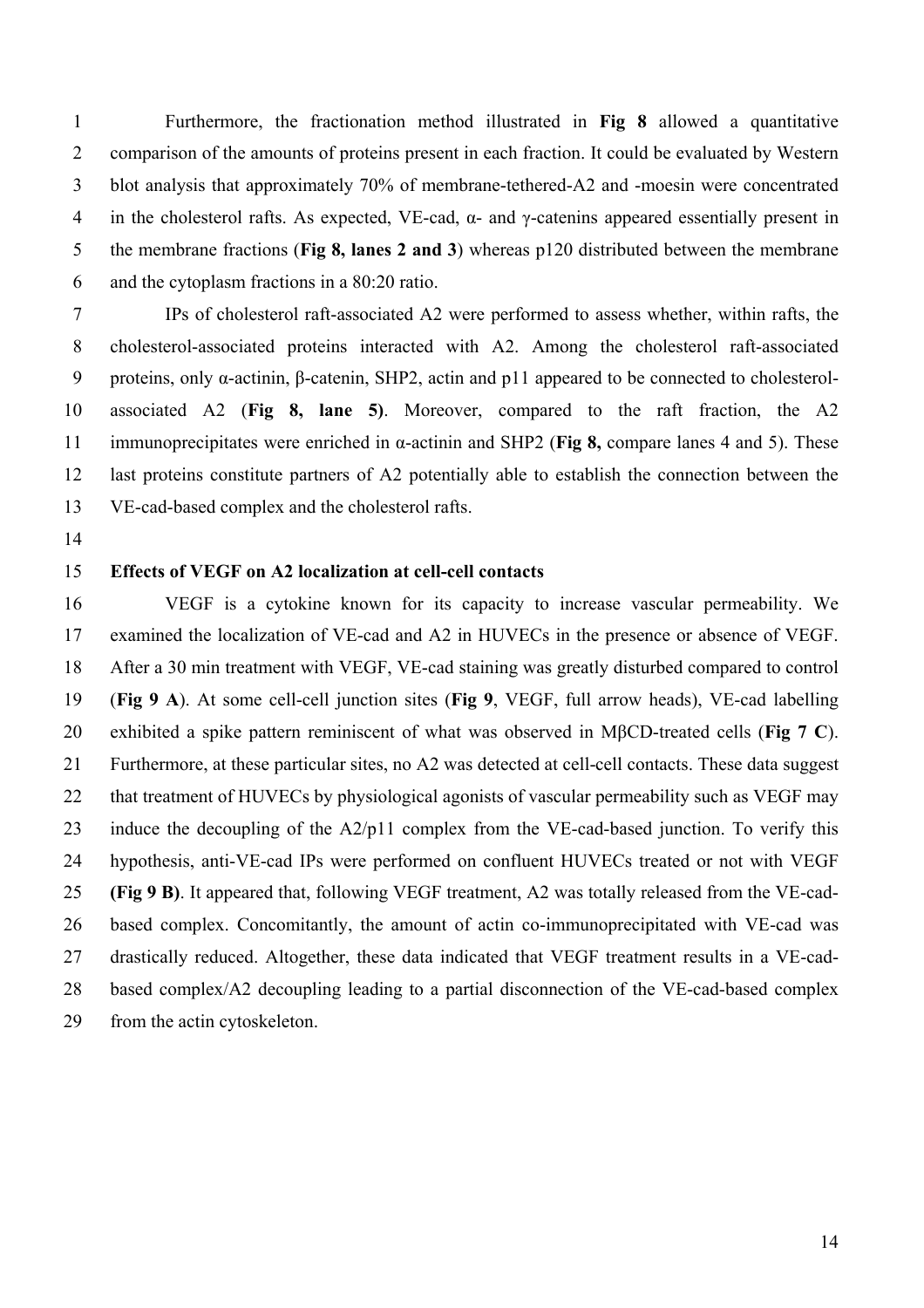### 1 **Discussion**

2 3 4 5 6 7 8 9 10 11 12 13 14 15 Until recently, the VE-cad-based adherens junction was thought to be basically composed of the transmembrane adhesive receptor VE-cad, β-catenin and α-catenin bound directly to actin filaments **(13, 36)**. This model was elaborated only by considering indirect evidence. Recently, it was established that α-catenin cannot bind simultaneously to the cadherin/catenin complex and to actin filaments demolishing the idea that  $\alpha$ -catenin constitutes the direct link between the actin cytoskeleton and adherens junctions **(48)**. Nevertheless, the actin cytoskeleton appears to play a crucial role in the regulation of adherens junction stability (33, 44). In fact, the interactions between the VE-cad-based complex and the underlying actin cytoskeleton are very dynamic and probably modulated by several intermediate proteins **(45)**. Obviously, it is of great interest to determine the nature of the proteins involved in this controversial connection. Using proteomic tools, we recently discovered that the VE-cad based complex is associated with several actingbinding proteins. Among them, A2 constituted one of the most abundant proteins. In the present manuscript, we established the role played by A2 in the stabilization of interendothelial adherens junctions.

16 17 18 19 20 21 22 Firstly, we observed that A2 translocates from the cytoplasm to the plasma membrane and more particularly to cell-cell contact sites as HUVECs become confluent (**Fig 1A and 1B**). This correlates with the fact that A2 docks to these specific sites when VE-cad-mediated adherens junctions reach maturity. Although the mechanism underlying the A2 targeting to membrane as cell confluence establishes remains to be elucidated, it probably requires the formation of the heterotetramer  $(A2)_{2}(p11)_{2}$  (12). Indeed, immunofluorescent labelling of p11 and A2 perfectly overlapped with that of VE-cad at cell-cell junctions (data not shown).

23 24 25 26 27 28 29 30 Secondly, using immunoprecipitation experiments, we demonstrated that both A2 and p11 subunits interact with the VE-cad-based complex composed at least of VE-cad,  $\alpha$ -,  $\beta$ -,  $\gamma$ catenins and p120. This interaction is independent of actin filament binding since it is not abolished by drug-induced actin depolymerization treatment (**Fig 4**). By contrast, no interaction between A2 and N-cadherin, the other cadherin present in endothelium, was detected. Similarly, A2 does not interact with PECAM1, a receptor expressed at endothelial adherens cell-cell junctions. Moreover, among annexins expressed in the endothelium, only A2 possesses the ability to interact with the VE-cad-based complex.

31 32 33 The fact that the A2/p11 complex interacts with the VE-cad complex when cells reach confluence suggests that it may be involved in the maturation of interendothelial adherens junctions. This hypothesis is supported by the fact that abrogation of the expression of A2 in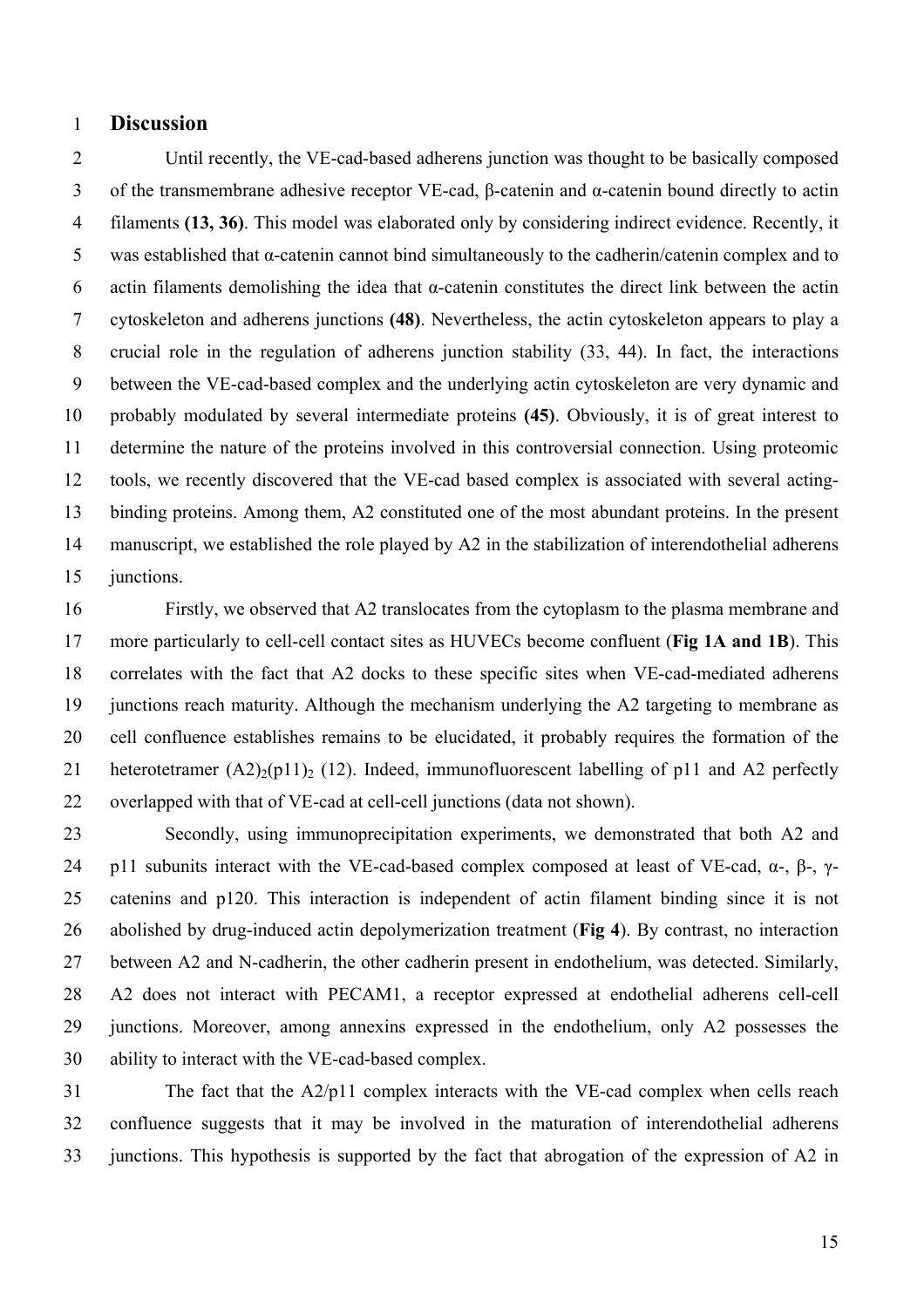HUVECs by specific siRNA (**Fig 5 A**) drastically disturbs the localization of VE-cad at cell-cell 1

junctions (**Fig 5 B**). 2

3 4 5 6 7 8 9 10 11 12 13 14 Furthermore, our experiments performed on confluent endothelial cells pre-treated with MβCD, a cholesterol raft-disrupting drug **(10, 28)**, established that approximately 60% of the membrane-tethered pool of A2 are released into the cytoplasm (**Fig 6 B**). This results in a destabilization of adherens junctions with formation of intercellular gaps at some cell-cell contact sites (**Fig 6 C**). This destabilization is neither due to internalization nor degradation of VE-cad as attested by trypsin digestion experiments (**Fig 7A**) but from a delocalization of VE-cad from cellcell junctions (**Fig 6 C**). siRNA down-regulation of A2 and MβCD-mediated depletion of membrane-associated A2 lead to very similar cellular effects i.e. partial disappearance of VE-cad from cell-cell junctions and a corollary destabilization of adherens junctions. The mechanism by which the disconnection of A2 from the VE-cad complex is induced remains unknown. It can not be excluded that this event may result from the release of signalling proteins usually located in the cholesterol rafts **(36)**. This signalling pathway needs further investigations.

15 16 17 18 19 20 21 As previously observed, the actin cytoskeleton is absolutely needed to maintain the adherens junction architecture **(44)**. Nevertheless, the connexion between the VE-cad-based complex and actin fibers remains elusive. Our experiments showed that the MβCD-induced disruption of A2 from the VE-cad complex was accompanied by a partial loss of actin in the immunoprecipitation (**Fig 7C**). Considering furthermore that A2 is known to strongly interact with actin fibers (23), we assume that the connexion of the VE-cad-based complex might be in part mediated by A2.

22 23 24 25 26 27 28 29 30 31 32 33 34 In confluent HUVEC, approximately 70% of membrane-associated A2 are localized in cholesterol rafts (**Fig 8**). Therefore, connection with the A2/p11 complex indirectly anchors the VE-cad complex to cholesterol rafts. Due to its stoichiometry, the AII/p11 complex may dock several VE-cad-based complexes. Using electron microscopy and biochemical studies, we recently established that each VE-cad complex is formed of hexameric structures in which six molecules of VE-cad associate in an anti-parallel manner **(5, 25, 31)**. The multiplicity of interactions between the self-associated VE-cad molecules and the A2/p11 complex may lead to the elaboration of a supercomplex embedded in cholesterol rafts. Furthermore, at membrane cholesterol raft sites, the A2/p11 complex mediates in part interactions with the actin cytoskeleton **(17, 34, 37)**. Consequently, once connected to the cholesterol raft-anchored pool of A2, the VE-cad-based complexes may be indirectly bound to actin cytoskeleton. We propose a model of VE-cad-actin interaction through A2. In subconfluent endothelial cells, the VE-cadbased complex freely diffuses laterally in the plasma membrane. Simultaneously with the arrival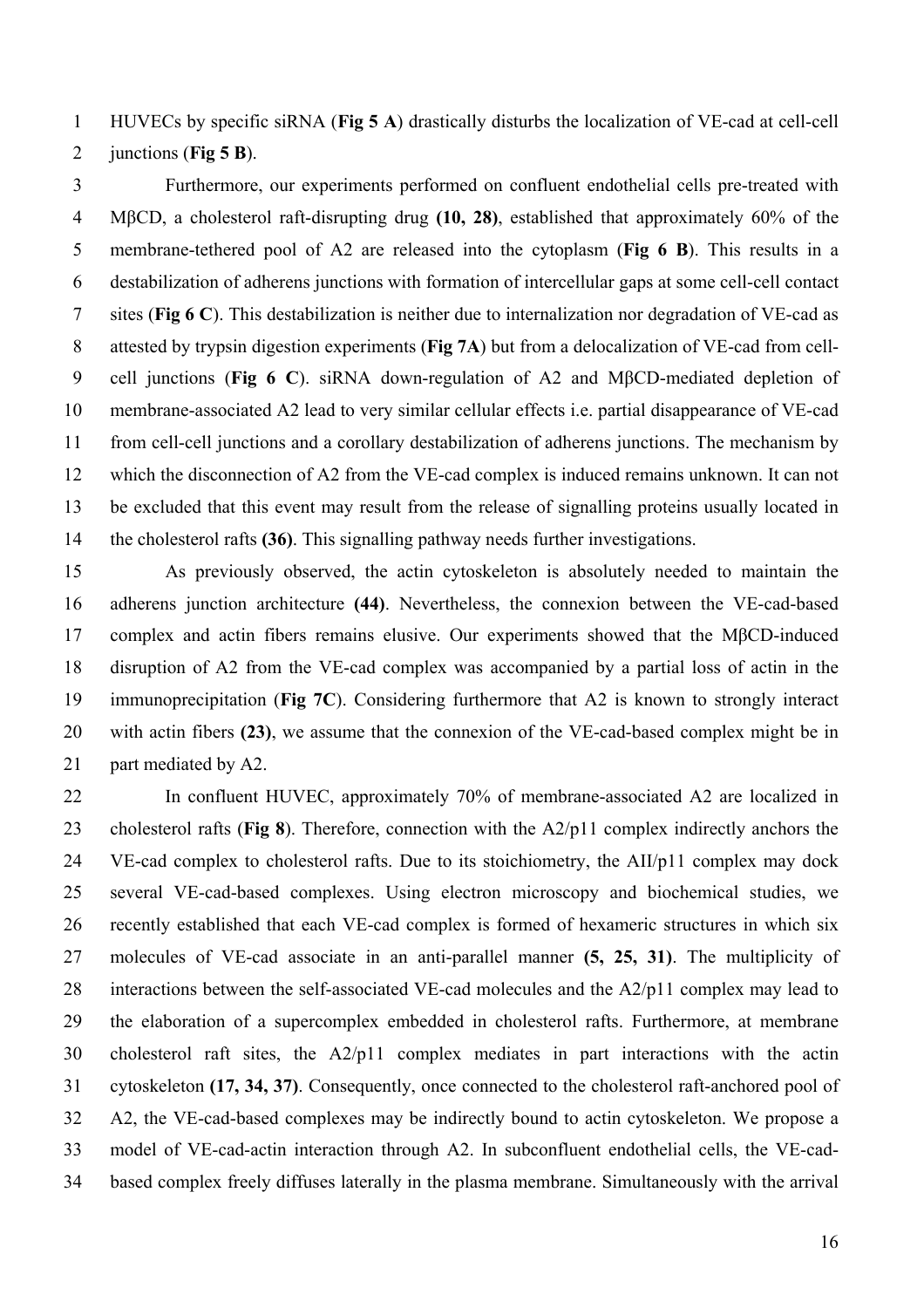1 2 3 4 5 6 of A2 at the membrane, the VE-cad-based complex is progressively docked to the A2-containing cholesterol rafts and indirectly linked to the actin cytoskeleton. This entrapment provides a rigid structure that considerably restricts lateral diffusion of the VE-cad-based complex thus strengthening and stabilizing adherens junctions in confluent endothelial cells (**Fig 10**). This correlates with observations made in myoblasts in which N-cadherin lateral diffusion is increased when raft structures are disrupted **(9)**.

7 8 9 10 11 12 13 14 15 16 To determine how the VE-cad-based complex and A2 are inter-connected, the cholesterol raft-associated proteins were isolated by digitonin extraction of cholesterol-bound proteins combined with ultracentrifugation. Identification of these proteins was obtained after their in-gel digestion by trypsin and analysis of the resulting peptides by mass spectrometry (**Table 1 and Fig 8**). Strikingly, VE-cad was not detected within the cholesterol raft-associated protein fraction whereas A2 was found. This suggests that the connection between the VE-cad-based complex and A2 is mediated through intermediate proteins possibly identified as those associated with A2 within cholesterol rafts. Our proteomic analysis reveals that, in cholesterol rafts, A2 interacts with actin, β-catenin, α-actinin, p11 and SHP2 (**Fig 8, lane 5**). This suggests that these last three proteins constitute candidates able to potentially connect A2 to the VE-cad/β-catenin complex.

17 18 19 20 21 22 23 24 25 26 27 28 Among the identified proteins, the phosphatase SHP2 is an interesting candidate. Indeed, on one hand, it was demonstrated to co-immunoprecipitate with the VE-cad-based complex by selectively interacting with β-catenin in confluent quiescent HUVECs **(40)**. This interaction maintains β-catenin under its dephosphorylated form **(6, 27)**. On the other hand, immunoprecipitation experiments performed on confluent cow pulmonary aortic endothelial cells revealed that SHP2 co-immunoprecipitates with A2 (7). Moreover, tyrosine phosphorylation of SHP2 promotes its dissociation from the VE-cad-based complex when HUVECs were activated by agonists able to increase vascular permeability such as thrombin **(40)**. This correlates with a drastic increase in tyrosine-phosphorylation of β-catenin. Consequently, the ability to associate with the VE-cad-based complex in a tyrosine phosphorylation-dependant manner may confer the capacity to regulate the interaction between A2 and the VE-cad-based complex to the cholesterol raft-tethered pool of SHP2.

29 30 31 32 33 34 During the angiogenesis process, endothelial cell-cell junctions become leaky and endothelial cells acquire the capacity to migrate, two events leading to the constitution of new vessels **(41, 43)**. The increase of vascular permeability might be correlated with the disconnection of A2 from the VE-cad-based complex. To test this hypothesis, we submitted confluent HUVEC monolayers to VEGF, a cytokine able to induce *in vivo* and *in vitro* angiogenesis processes **(14, 29)**. Following this treatment, the junctional localization of A2 was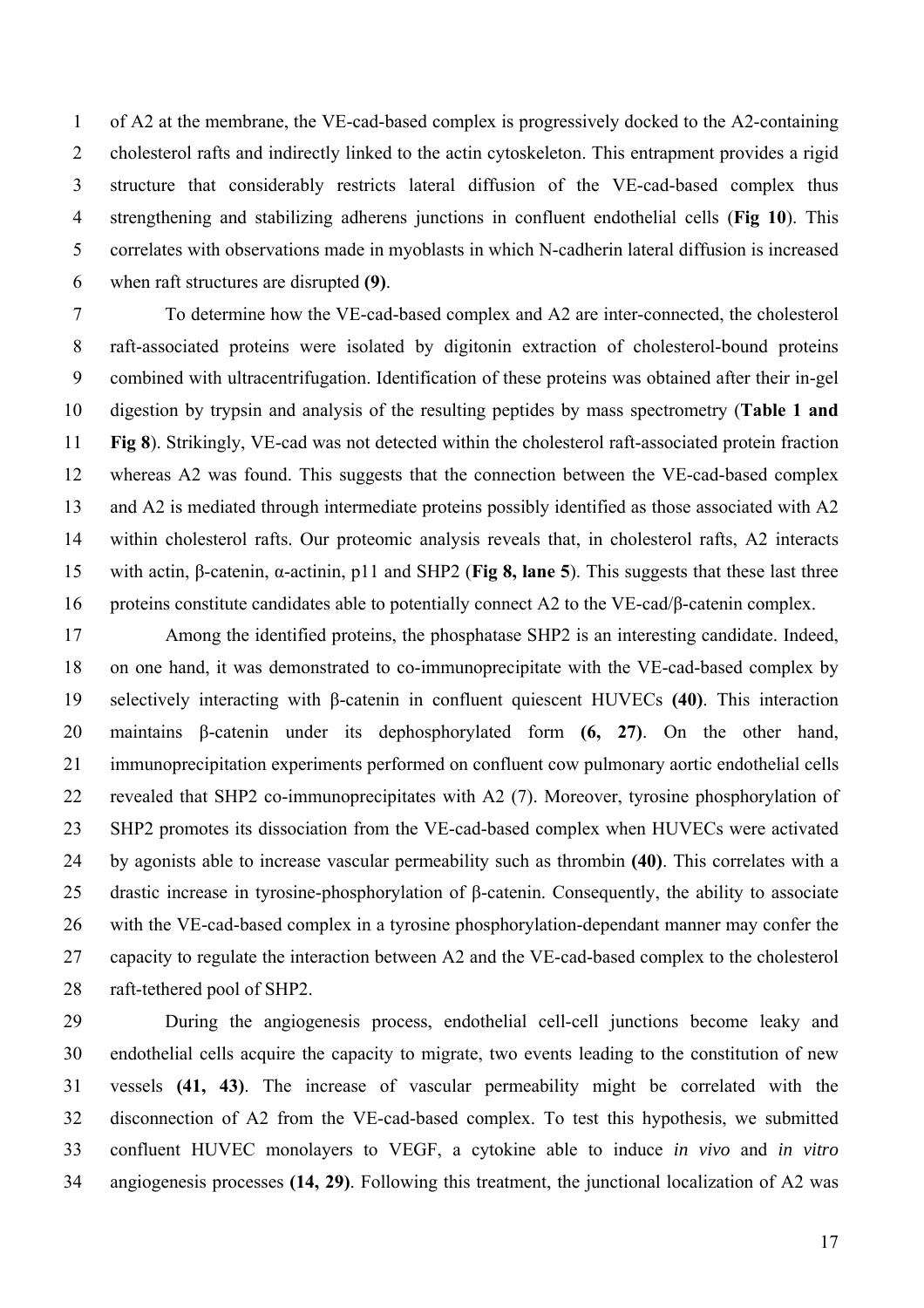dramatically disturbed (**Fig 9 A**). In fact, we showed that A2 and actin are decoupled from the VE-cad-based complex subsequently to VEGF treatment (**Fig 9 B**). This suggests that the VEGFinduced increase in vascular permeability might be a consequence of the disconnection of the actin cytoskeleton from the VE-cad-based complex. 1 2 3 4

5 6 7 8 9 10 11 12 13 It could be assumed that, consecutively to MβCD or VEGF treatments, VE-cad and the catenins become phosphorylated **(16)** either by protein kinases such as Src **(1, 42)** or by the loss of SHP2 from the VE-cad-based complex thus initiating the junction disabling. Indeed, results in the literature indicated that membrane cholesterol depletion from confluent endothelial cells with MβCD induces the phosphorylation of p120 and γ-catenin **(10)**. In both cases, phosphorylation of the adherens junction components is induced by loss of SHP2 or destabilisation of cholesterol rafts, two phenomena that implicate the plasma membrane-associated pool of A2. Whether the VE-cad/A2 disconnection is linked to the phosphorylation status of VE-cad-based complex remains to be explored.

14 15 16 17 In the present manuscript, we provide evidence for the existence of a novel mechanism able to promote the maturation of the interendothelial adherens junctions. By connecting the VEcad-based complex to the cholesterol raft-tethered pool of A2, a stabilization of adherens interendothelial junctions occurs allowing the switch from an immature to a mature state.

18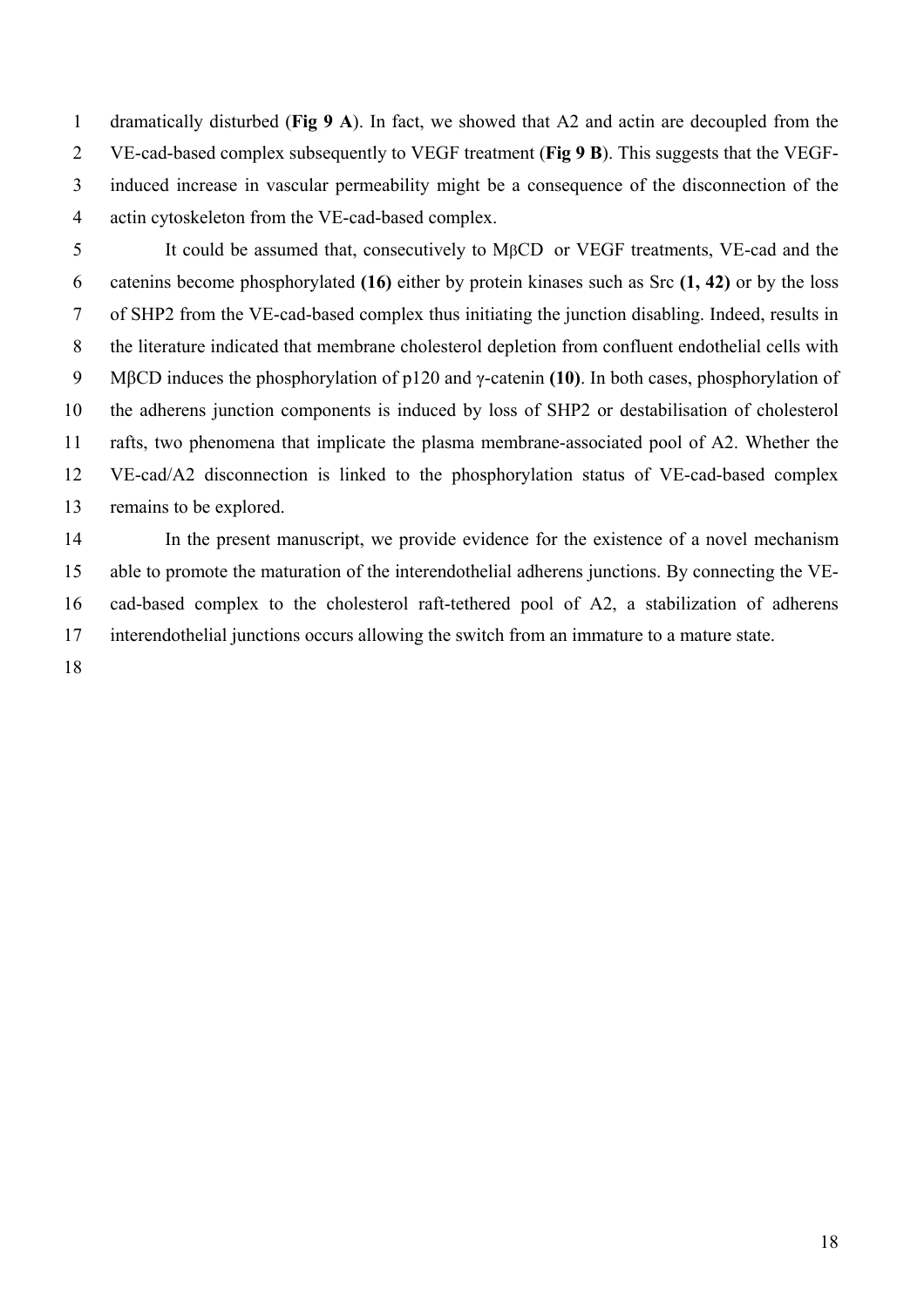# 1 **Footnotes**

2 Abbreviations used in this paper: A1: annexin 1; A2: annexin 2; A5: annexin 5; HUVEC: Human

3 Umbilical Vein Endothelial Cell; IP: immunoprecipitation; latrunculin B: La B; Methyl-β-

4 cyclodextrin: MβCD; siRNA: small interfering RNA; VE-cad; Vascular Endothelial-cadherin;

5 VEGF: Vascular Endothelial Growth Factor; mAb: monoclonal antibody; pAb: polyclonal

- 6 antibody.
- 7

### 8 **Acknowledgments**

9 10 11 12 We are indebted to staff of the maternity hospital from Hôpital Nord (Grenoble, France) for kindly collecting umbilical cords for these experiments. We thank Wallez Y. and Mannic T. for their help in VEGF use, Hewat E. for critical reading of the manuscript, and D. Grunwald for taking all confocal microscopy images.

13 14 15 16 S. H. is a recipient of a fellowship from Association de Recherche sur la Polyarthrite. This work was supported by grants from CNRS (ACI PCV and DRAB), Association pour la Recherche sur le Cancer (ARC N°4447 and 3775) and Alliance des Recherche sur le Cancer (ARECA-ARC).

17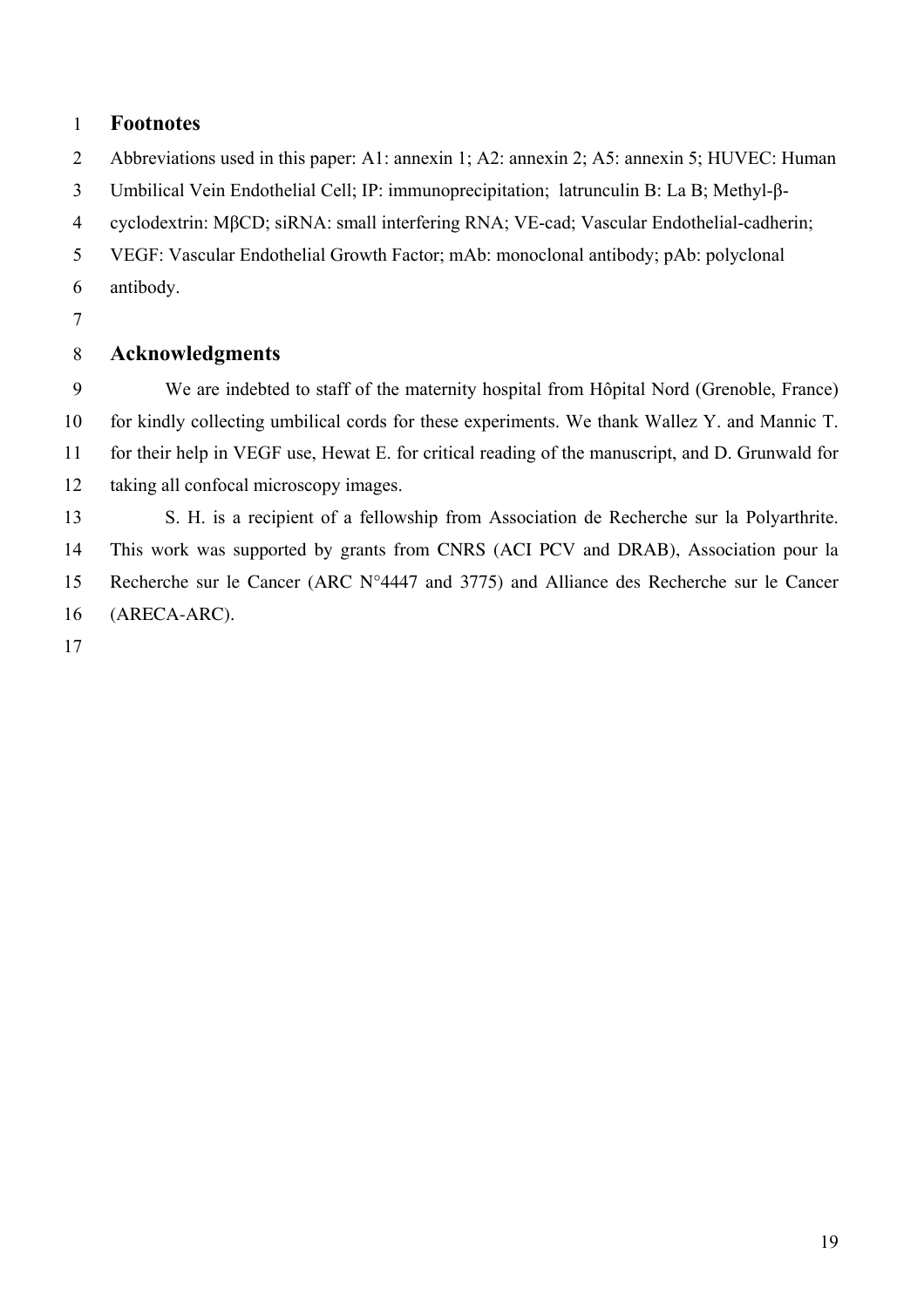# 1 **References**

2

3 4 5 6 7 8 9 10 11 12 13 14 15 16 17 18 19 20 21 22 23 24 25 26 27 28 29 30 31 32 33 34 35 36 37 38 39 40 41 42 43 44 45 46 47 48 49 50 1. **Angelini, D. J., S. W. Hyun, D. N. Grigoryev, P. Garg, P. Gong, I. S. Singh, A. Passaniti, J. D. Hasday, and S. E. Goldblum.** 2006. TNF{alpha} Increases Tyrosine Phosphorylation of Vascular Endothelial-Cadherin and Opens the Paracellular Pathway Through Fyn Activation in Human Lung Endothelia. Am J Physiol Lung Cell Mol Physiol. 2. **Babiychuk, E. B., and A. Draeger.** 2000. Annexins in cell membrane dynamics. Ca(2+) regulated association of lipid microdomains. J Cell Biol **150:**1113-24. 3. **Bazzoni, G., and E. Dejana.** 2004. Endothelial cell-to-cell junctions: molecular organization and role in vascular homeostasis. Physiol Rev **84:**869-901. 4. **Bazzoni, G., E. Dejana, and M. G. Lampugnani.** Endothelial adhesion molecules in the development of the vascular tree: the garden of forking paths [In Process Citation]. 5. **Bibert, S., M. Jaquinod, E. Concord, C. Ebel, E. Hewat, C. Vanbelle, P. Legrand, M. Weidenhaupt, T. Vernet, and D. Gulino-Debrac.** 2002. Synergy between extracellular modules of vascular endothelial cadherin promotes homotypic hexameric interactions. J Biol Chem **277:**12790-801. 6. **Biswas, P., J. Zhang, J. D. Schoenfeld, D. Schoenfeld, D. Gratzinger, S. Canosa, and J. A. Madri.** 2005. Identification of the regions of PECAM-1 involved in beta- and gamma-catenin associations. Biochem Biophys Res Commun **329:**1225-33. 7. **Burkart, A., B. Samii, S. Corvera, and H. S. Shpetner.** 2003. Regulation of the SHP-2 tyrosine phosphatase by a novel cholesterol- and cell confluence-dependent mechanism. J Biol Chem **278:**18360-7. 8. **Butz, S., J. Stappert, H. Weissig, and R. Kemler.** 1992. Plakoglobin and beta-catenin: distinct but closely related [letter]. Science **257:**1142-4. 9. **Causeret, M., N. Taulet, F. Comunale, C. Favard, and C. Gauthier-Rouviere.** 2005. N-cadherin association with lipid rafts regulates its dynamic assembly at cell-cell junctions in C2C12 myoblasts. Mol Biol Cell **16:**2168-80. 10. **Corvera, S., C. DiBonaventura, and H. S. Shpetner.** 2000. Cell confluence-dependent remodeling of endothelial membranes mediated by cholesterol. J Biol Chem **275:**31414- 21. 11. **Coue, M., S. L. Brenner, I. Spector, and E. D. Korn.** 1987. Inhibition of actin polymerization by latrunculin A. FEBS Lett **213:**316-8. 12. **De Seranno, S., C. Benaud, N. Assard, S. Khediri, V. Gerke, J. Baudier, and C. Delphin.** 2006. Identification of an AHNAK binding motif specific for the Annexin2/S100A10 tetramer. J Biol Chem **281:**35030-8. 13. **Dejana, E.** 2004. ENDOTHELIAL CELL-CELL JUNCTIONS: HAPPY TOGETHER. Nature Reviews Molecular Cell Biology Nat Rev Mol Cell Biol **5:**261-270. 14. **Dejana, E., R. Spagnuolo, and G. Bazzoni.** 2001. Interendothelial junctions and their role in the control of angiogenesis, vascular permeability and leukocyte transmigration. Thromb Haemost **86:**308-15. 15. **Elias, P. M., J. Goerke, D. S. Friend, and B. E. Brown.** 1978. Freeze-fracture identification of sterol-digitonin complexes in cell and liposome membranes. J Cell Biol **78:**577-96. 16. **Esser, S., M. G. Lampugnani, M. Corada, E. Dejana, and W. Risau.** 1998. Vascular endothelial growth factor induces VE-cadherin tyrosine phosphorylation in endothelial cells [In Process Citation]. J Cell Sci **111:**1853-65. 17. **Filipenko, N. R., and D. M. Waisman.** 2001. The C terminus of annexin II mediates binding to F-actin. J Biol Chem **276:**5310-5.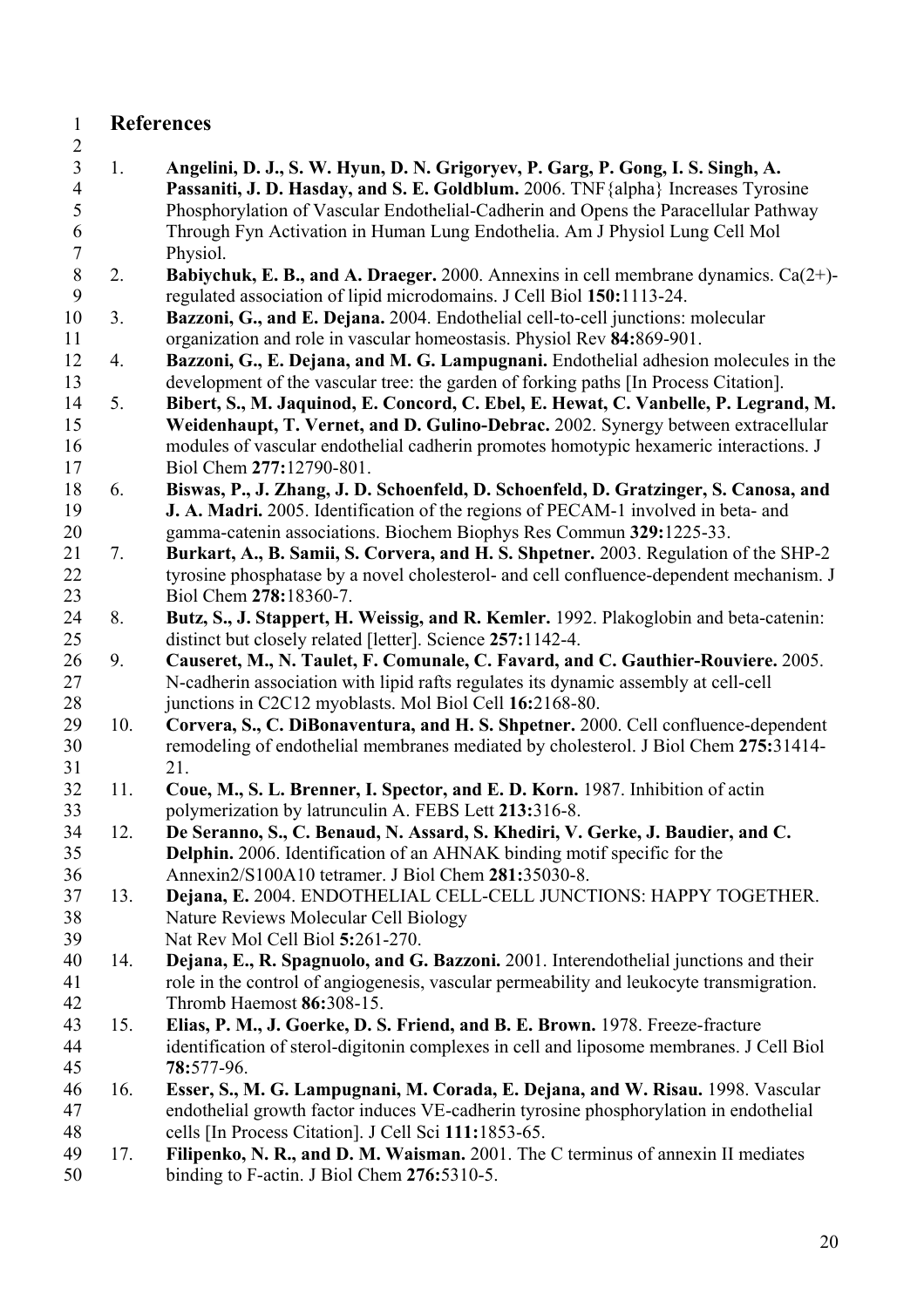18. **Foster, L. J., C. L. De Hoog, and M. Mann.** 2003. Unbiased quantitative proteomics of lipid rafts reveals high specificity for signaling factors. Proc Natl Acad Sci U S A **100:**5813-8. 1 2 3 4 5 6 7 8 9 10 11 12 13 14 15 16 17 18 19 20 21 22 23 24 25 26 27 28 29 30 31 32 33 34 35 36 37 38 39 40 41 42 43 44 45 46 47 48 49 19. **Gerke, V., C. E. Creutz, and S. E. Moss.** 2005. Annexins: linking Ca2+ signalling to membrane dynamics. Nat Rev Mol Cell Biol **6:**449-61. 20. **Gulino, D., E. Delachanal, E. Concord, Y. Genoux, B. Morand, M. O. Valiron, E. Sulpice, R. Scaife, M. Alemany, and T. Vernet.** 1998. Alteration of endothelial cell monolayer integrity triggers resynthesis of vascular endothelium cadherin. J Biol Chem **273:**29786-93. 21. **Harder, T., R. Kellner, R. G. Parton, and J. Gruenberg.** 1997. Specific release of membrane-bound annexin II and cortical cytoskeletal elements by sequestration of membrane cholesterol. Mol Biol Cell **8:**533-45. 22. **Hayes, M. J., U. Rescher, V. Gerke, and S. E. Moss.** 2004. Annexin-actin interactions. Traffic **5:**571-6. 23. **Hayes, M. J., D. Shao, M. Bailly, and S. E. Moss.** 2006. Regulation of actin dynamics by annexin 2. Embo J. 24. **Hermant, B., S. Bibert, E. Concord, B. Dublet, M. Weidenhaupt, T. Vernet, and D. Gulino-Debrac.** 2003. Identification of proteases involved in the proteolysis of vascular endothelium cadherin during neutrophil transmigration. J Biol Chem **278:**14002-12. 25. **Hewat, E. A., C. Durmort, L. Jacquamet, E. Concord, and D. Gulino-Debrac.** 2007. Architecture of the VE-cadherin Hexamer. J Mol Biol **365:**744-51. 26. **Hubaishy, I., P. G. Jones, J. Bjorge, C. Bellagamba, S. Fitzpatrick, D. J. Fujita, and D. M. Waisman.** 1995. Modulation of annexin II tetramer by tyrosine phosphorylation. Biochemistry **34:**14527-34. 27. **Ilan, N., and J. A. Madri.** 2003. PECAM-1: old friend, new partners. Curr Opin Cell Biol **15:**515-24. 28. **Kwik, J., S. Boyle, D. Fooksman, L. Margolis, M. P. Sheetz, and M. Edidin.** 2003. Membrane cholesterol, lateral mobility, and the phosphatidylinositol 4,5-bisphosphatedependent organization of cell actin. Proc Natl Acad Sci U S A **100:**13964-9. 29. **Lambeng, N., Y. Wallez, C. Rampon, F. Cand, G. Christe, D. Gulino-Debrac, I. Vilgrain, and P. Huber.** 2005. Vascular endothelial-cadherin tyrosine phosphorylation in angiogenic and quiescent adult tissues. Circ Res **96:**384-91. 30. **Lampugnani, M. G., M. Resnati, M. Raiteri, R. Pigott, A. Pisacane, G. Houen, L. P. Ruco, and E. Dejana.** 1992. A novel endothelial-specific membrane protein is a marker of cell-cell contacts. J Cell Biol **118:**1511-22. 31. **Legrand, P., S. Bibert, M. Jaquinod, C. Ebel, E. Hewat, F. Vincent, C. Vanbelle, E. Concord, T. Vernet, and D. Gulino.** 2001. Self-assembly of the vascular endothelial cadherin ectodomain in a Ca2+-dependent hexameric structure. J Biol Chem **276:**3581-8. 32. **Lewit-Bentley, A., S. Rety, J. Sopkova-de Oliveira Santos, and V. Gerke.** 2000. S100 annexin complexes: some insights from structural studies. Cell Biol Int **24:**799-802. 33. **Mege, R. M., J. Gavard, and M. Lambert.** 2006. Regulation of cell-cell junctions by the cytoskeleton. Curr Opin Cell Biol **18:**541-8. 34. **Oliferenko, S., K. Paiha, T. Harder, V. Gerke, C. Schwarzler, H. Schwarz, H. Beug, U. Gunthert, and L. A. Huber.** 1999. Analysis of CD44-containing lipid rafts: Recruitment of annexin II and stabilization by the actin cytoskeleton. J Cell Biol **146:**843-54. 35. **Ozawa, M., H. Baribault, and R. Kemler.** 1989. The cytoplasmic domain of the cell adhesion molecule uvomorulin associates with three independent proteins structurally related in different species. EMBO J **8:**1711-7.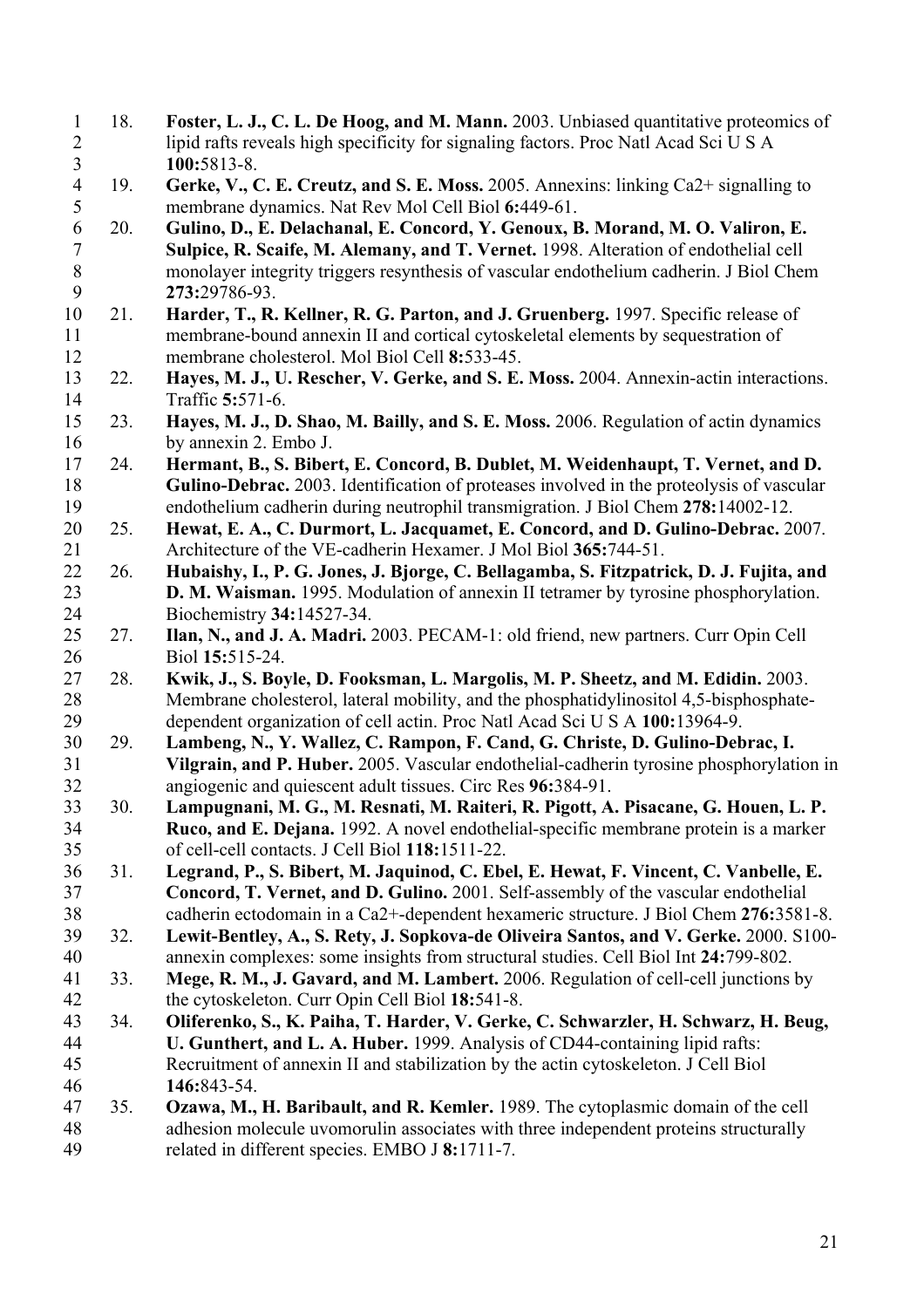- 36. **Pokutta, S., and W. I. Weis.** 2000. Structure of the dimerization and beta-cateninbinding region of alpha-catenin. Mol Cell **5:**533-43. 1 2 3 4 5 6 7 8 9 10 11 12 37. **Rescher, U., D. Ruhe, C. Ludwig, N. Zobiack, and V. Gerke.** 2004. Annexin 2 is a phosphatidylinositol (4,5)-bisphosphate binding protein recruited to actin assembly sites at cellular membranes. J Cell Sci **117:**3473-80. 38. **Rimm, D. L., E. R. Koslov, P. Kebriaei, C. D. Cianci, and J. S. Morrow.** 1995. Alpha 1(E)-catenin is an actin-binding and -bundling protein mediating the attachment of Factin to the membrane adhesion complex. Proc Natl Acad Sci U S A **92:**8813-7. 39. **Schafer, B. W., and C. W. Heizmann.** 1996. The S100 family of EF-hand calciumbinding proteins: functions and pathology. Trends Biochem Sci **21:**134-40. 40. **Ukropec, J. A., M. K. Hollinger, S. M. Salva, and M. J. Woolkalis.** 2000. SHP2 association with VE-cadherin complexes in human endothelial cells is regulated by
- 13 thrombin. J Biol Chem **275:**5983-6.
- 14 15 41. **Vila, E., and M. Salaices.** 2005. Cytokines and vascular reactivity in resistance arteries. Am J Physiol Heart Circ Physiol **288:**H1016-21.
- 16 17 18 19 42. **Wallez, Y., F. Cand, F. Cruzalegui, C. Wernstedt, S. Souchelnytskyi, I. Vilgrain, and P. Huber.** 2006. Src kinase phosphorylates vascular endothelial-cadherin in response to vascular endothelial growth factor: identification of tyrosine 685 as the unique target site. Oncogene.
- 20 21 43. **Wallez, Y., I. Vilgrain, and P. Huber.** 2006. Angiogenesis: The VE-Cadherin Switch. Trends Cardiovasc Med **16:**55-9.
- 22 23 24 44. **Waschke, J., F. E. Curry, R. H. Adamson, and D. Drenckhahn.** 2005. Regulation of actin dynamics is critical for endothelial barrier functions. Am J Physiol Heart Circ Physiol **288:**H1296-305.
- 25 26 45. **Weis, W. I., and W. J. Nelson.** 2006. Re-solving the cadherin-catenin-actin conundrum. J Biol Chem **281:**35593-7.
- 27 28 29 46. **Xiao, K., D. F. Allison, M. D. Kottke, S. Summers, G. P. Sorescu, V. Faundez, and A. P. Kowalczyk.** 2003. Mechanisms of VE-cadherin processing and degradation in microvascular endothelial cells. J Biol Chem **278:**19199-208.
- 30 31 32 47. **Xiao, K., J. Garner, K. M. Buckley, P. A. Vincent, C. M. Chiasson, E. Dejana, V. Faundez, and A. P. Kowalczyk.** 2005. p120-Catenin regulates clathrin-dependent endocytosis of VE-cadherin. Mol Biol Cell **16:**5141-51.
- 33 34 48. **Yamada, S., S. Pokutta, F. Drees, W. I. Weis, and W. J. Nelson.** 2005. Deconstructing the cadherin-catenin-actin complex. Cell **123:**889-901.
- 35 36 37 49. **Zhang, J., M. Betson, J. Erasmus, K. Zeikos, M. Bailly, L. P. Cramer, and V. M. Braga.** 2005. Actin at cell-cell junctions is composed of two dynamic and functional populations. J Cell Sci **118:**5549-62.
- 38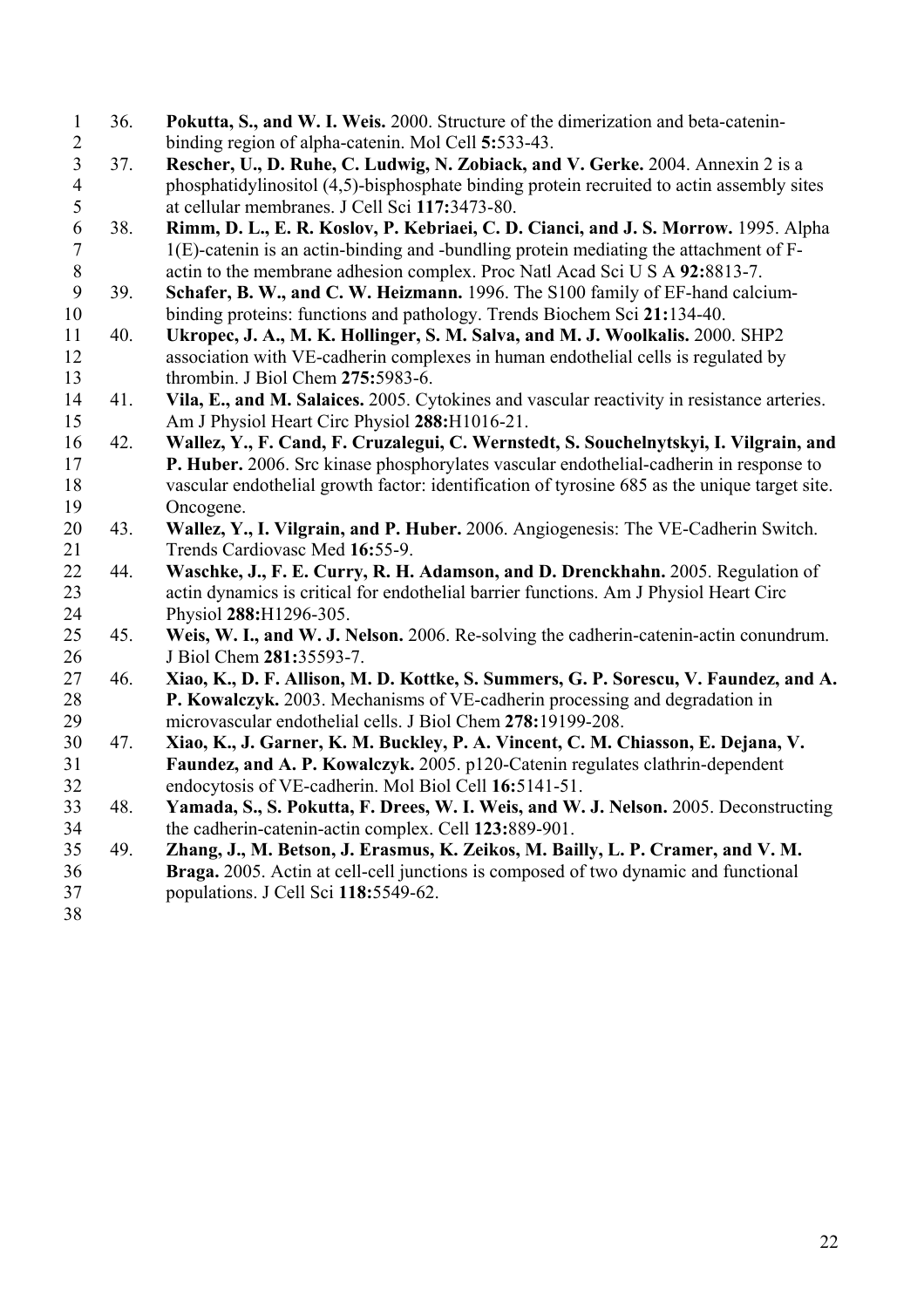# 1 **Table and figure legends**

### 2

### 3 **Table 1**: **Examples of proteins identified in cholesterol rafts**

4 (Cholesterol raft-associated proteins, isolated as previously described in Materials and Methods,

5 6 were separated by electrophoresis prior to be in-gel digested by trypsin. Identification of the trypsin peptides was achieved by MS/MS mass spectrometry.)

7 8 a: Only proteins relevant for this particular study are listed. Complete results are available on request to the corresponding author

9

11

### 10 **Fig 1: Cell density-dependent accumulation of A2 at cell-cell junctions**

12 13 14 15 **(A)**: Redistribution of A2 to membranes in confluent HUVECs. Subcellular fractionation of subconfluent (lanes 1 and 2) and confluent (lanes 3 and 4) HUVECs was performed as described in Materials and Methods. Proteins isolated from cytoplasm (lanes 1 and 3) and membrane (lanes 2 and 4) fractions were analyzed on 10% Tris-Glycine gels prior to immunoblotting for VE-cad,

16 and A2. Molecular weight markers (kDa) are given at the left margin of each blot.

17 **(B)**: Subcellular distribution of A2, VE-cad and actin. HUVECs were plated on glass coverslips

18 at two different densities and cultured for three days. Density of confluent cells (Confluent) was

19 8 times higher than that of subconfluent cells (Subconfluent). Cells were then stained with mAb

20 anti-A2, pAb anti-Cad3, Cy5-labelled goat-anti-mouse and Cy3-labelled goat-anti-rabbit

21 antibodies, FITC-labelled phalloidin, and DAPI. Right panels are magnified images of the areas

22 boxed in left panels (Magn.). Bar: 20 µm.

23 24 25 26 27 28 **(C)**: Confocal analysis of A2 and VE-cad in confluent HUVECS. Cells were plated on glass coverslips, cultured for three days, and then stained with mAb anti-A2, pAb anti-Cad3, Alexa 488-labelled goat-anti-mouse and Cy5-labelled goat-anti-rabbit antibodies. Co-localization was determined with the "CF2D" software from Leica. Images correspond to an optical section (≈650nm). The diagram (Co-localization) represents the relative intensity of the pixels in the red and the green images. Dots gated in the region of interest (yellow), corresponding to the co-

29 localization, are represented in white in the images. Bar: 20  $\mu$ m.

30

### 31 **Fig 2: Association of annexin 2 to the VE-cad-based complex**

32 **(A)**: Anti-A2 IPs (IP A2), performed on confluent HUVEC, were resolved on 10% Tris-Glycine

- 33 gels, electro-transferred and probed for VE-cad, N-cadherin (N-cad), PECAM-1, p120, α-, β-, γ-
- 34 catenins (α-, β-, γ-cat) and actin and on 15% Tris-Tricine gels and probed for A2 and p11. For
- 35 comparison, aliquots of whole cell lysates (Lys) were analyzed in parallel.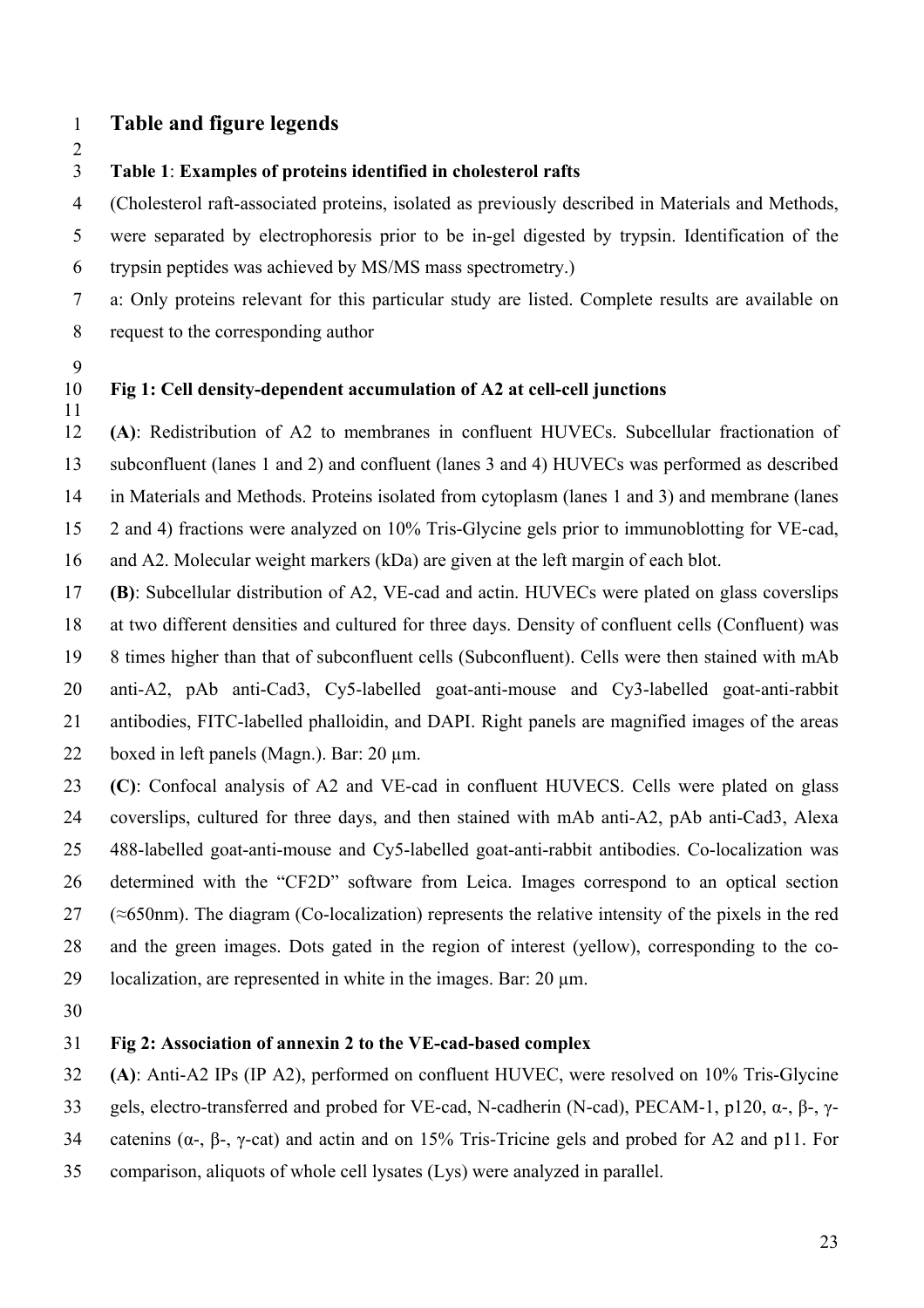**(B)**: Anti-VE-cad IPs were performed on subconfluent (-) and confluent (+) HUVEC and resolved on 4-12% gradient precast Criterion<sup>TM</sup> XT gels. As negative controls, whole cell lysate (Lys) and IPs performed on confluent HUVEC lysate using rabbit non-immune IgG (NI) were analyzed in parallel. Parallel blots were probed for VE-cad and A2. Molecular weight markers (kDa) are given at the left margin of each panel. 1 2 3 4 5

6

### 7 8 **Fig 3: Specificity of the association between the VE-cad-based complex and the endothelial annexins**

9 10 11 12 13 Anti-VE-cad **(A),** anti-A1 **(B)** and anti-A5 **(C)** IPs were performed on confluent HUVEC and were resolved on 12% Tris-Glycine gels. Anti-VE-cad IPs were immunoblotted for VE-cad and annexins 1, 2 and 5. Anti-A1 and anti-A5 IPs were probed for VE-cad and either A1 or A5 respectively. For comparison, aliquots of whole cell lysates (Lys) were analyzed in parallel. Molecular weight markers (kDa) are given at the left margin of each blot.

14

### 15 16 **Fig 4: No requirement of actin filaments in the connection between A2 and the VE-cadbased complex**

17 18 19 20 21 22 23 **(A)**: Confluent HUVECs were treated or not with La B for 5 min. Membrane (M) and cytoplasm (C) fractions were separated from La B- treated (+) or untreated (-) cells. Proteins isolated from M and C fractions were analyzed on 10% Tris-Glycine gels and immunoblotted for VE-cad, actin, and A2. Molecular weight markers (kDa) are given at the left margin of the blot. The amounts of A2 and actin associated to membrane were quantified after scanning of immunoreactive bands ( $n=3 \pm$  standard error). The histograms represent the mean percentages of A2 (grey bar) and actin (black bar) in treated compared to untreated cells (100%, white bars).

24 **(B)**: Confocal microscopy analysis of VE-cad, A2 and actin in HUVEC before (Control) and

25 26 after La B treatment. Cells plated on glass coverslips were stained with pAb Anti-Cad3, mAb anti-A2, Cy2-labelled goat-anti-rabbit antibodies, Cy5-labelled goat-anti-mouse, TRITC-labelled

27 phalloidin and DAPI. Images correspond to a  $\approx$  650nm confocal optical section. The efficiency

28 of La B treatment was verified by phase contrast (PC). In the merging panels, arrow heads point

29 out areas where VE-cad and A2 perfectly co-localize. Bar: 20 µm.

30 **(C)**: Anti-VE-cad and anti-A2 IPs were performed on lysates extracted from confluent La B-

31 treated (+) or untreated (-) HUVECs. Anti-VE-cad and anti-A2 IPs were separated on 4-12%

- 32 gradient precast Criterion XT and 10% Tris-Glycine gels respectively and immunoblotted for
- 33 VE-cad and A2. Molecular weight markers (kDa) are given at the left margin of the blot.
- 34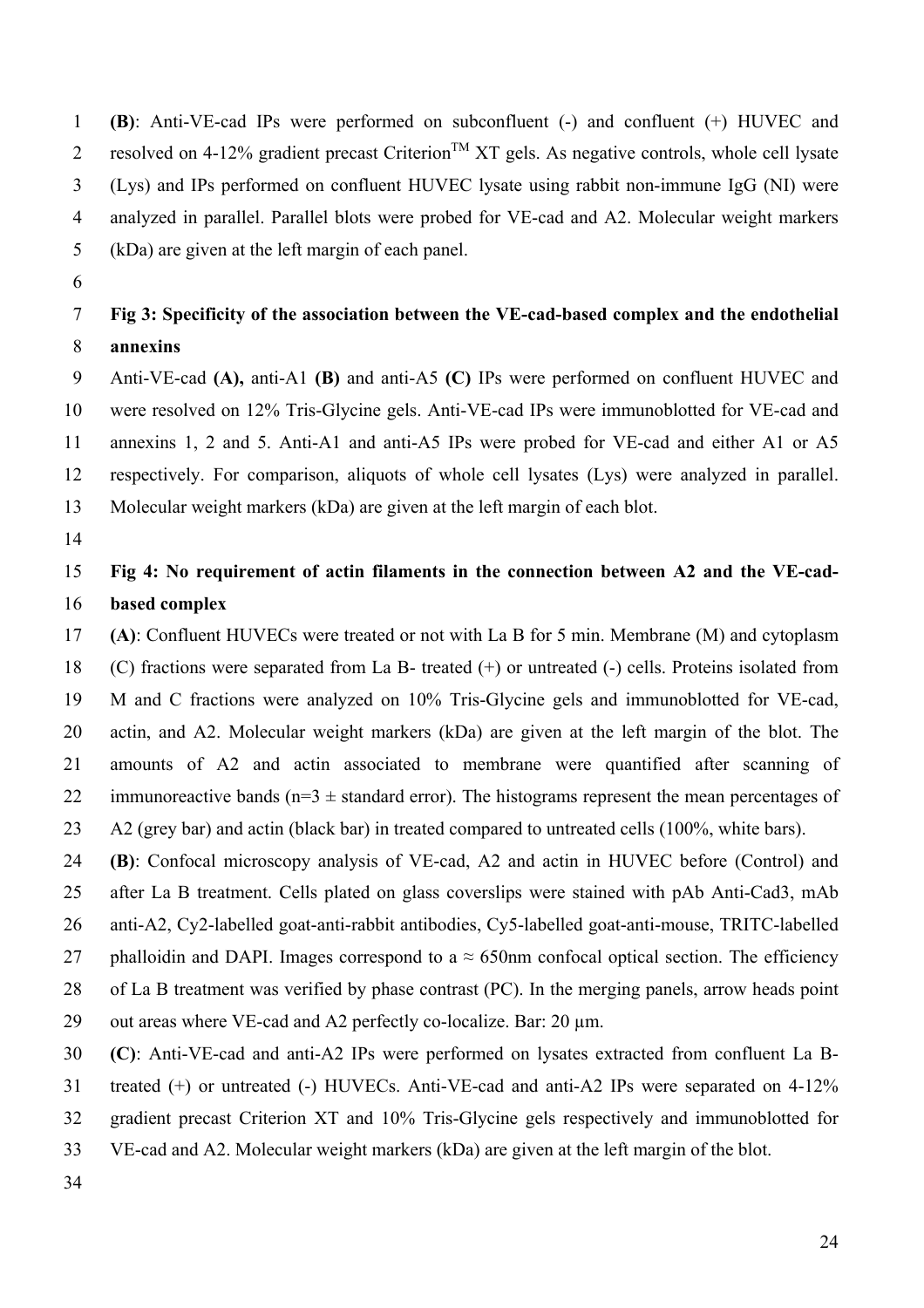### **Fig 5: Delocalization of VE-cad from adherens junctions induced by siRNA-mediated A2 down-regulation** 1 2

3 4 5 6 7 **(A)**: siRNA were used to knock-down A2 level in HUVECs. Western-blot analysis was performed to determine VE-cad, actin, A1, A2 and A5 levels in HUVECs transfected with control siRNA (lane 1) or A2 siRNA (lane 2). Lysates were resolved on 10% Tris-Glycine gels and probed for VE-cad, actin, A1, A2, and A5. Molecular weight markers (kDa) are given at the left margin of the blot.

- 8 9 10 11 12 **(B)**: One day after the second siRNA transfection, HUVECs were plated on glass coverslips, cultured for 24h (upper panel, 4 days after transfection) or 48h (lower panel, 5 days after transfection) prior fixation. Cells were then labelled with mAb anti-A2, pAb anti-Cad3, Cy3 labelled goat-anti-mouse and Cy2-labelled goat-anti-rabbit antibodies, and DAPI. Empty arrow heads indicate adherens junctions where A2 and VE-cad co-localized and full arrow heads areas
- 13 where adherens junctions are missing. Bar: 20  $\mu$ m.
- 14

### 15 **Fig 6: Disruption of adherens junctions induced by MβCD treatment**

- 16 **(A)**: Confluent HUVECs were treated with MβCD (+) for 30 min or untreated (-). Membrane
- 17 (M) and cytoplasm (C) fractions were separated from MβCD-treated (+) or untreated (-) cells.
- 18 Proteins isolated from M and C fractions were analyzed on 10% Tris-Glycine gels and probed for
- 19 VE-cad, actin, and A2. Molecular weight markers (kDa) are given at the left margin of the blot.
- 20 **(B)**: Quantification of the membrane-associated-A2 and -actin after scanning of immunoreactive
- 21 bands in **(A)** ( $n=3 \pm$  standard error). To consider any variation in loading, the actin and A2
- 22 amounts of were normalized to the corresponding VE-cad immunoreactive bands of the same
- 23 lanes. The histograms represent the percentages of A2 (grey bar) and actin (black bar) in treated
- 24 compared to untreated cells (100%, white bars).
- 25 **(C)**: HUVECs plated on glass coverslips were treated with MβCD for 30 min or not (Control).
- 26 VE-cad, A2 and nuclei were labelled as previously described in **Fig 5 B**. Asterisks indicate gaps
- 27 in the cell monolayers. Bar:  $20 \mu m$ .
- 28

#### 29 **Fig 7: Decoupling of A2 from the VE-cad-complex induced by MβCD treatment**

30 31 32 33 **(A)**: Confluent HUVECs were treated with MβCD for 30 min (lanes 3 and 4) or not (lanes 1 and 2) and then submitted (lanes 2 and 4) or not (lanes 1 and 3) to trypsin digestion for 2 min prior lysis. Cell lysates were separated on 4-12% gradient precast Criterion<sup>TM</sup> XT gels and immunoblotted for VE-cad, β-catenin (β-cat), and A2. Molecular weight markers (kDa) are given

34 at the left margin of the blot.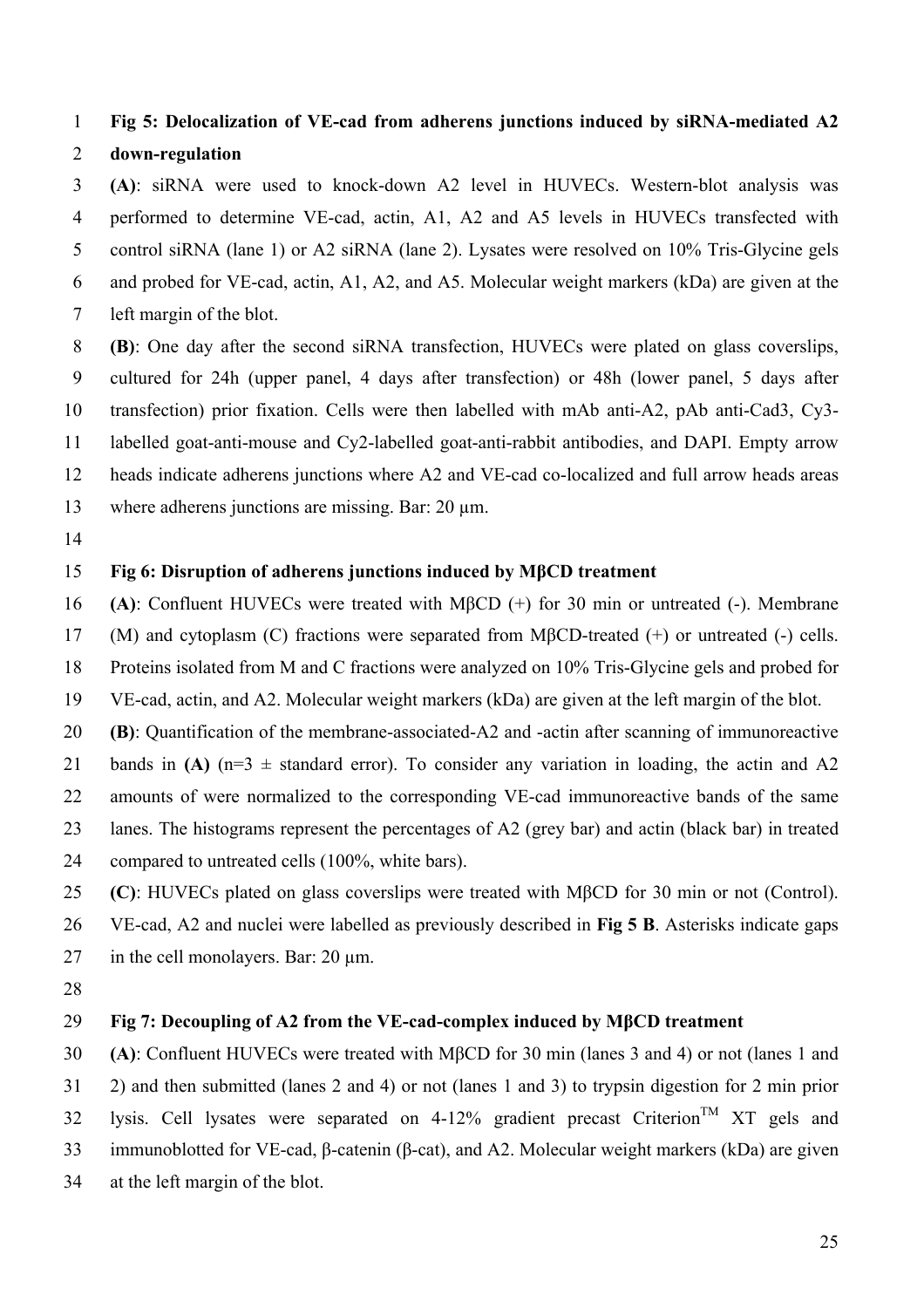**(B)**: Anti-VE-cad and anti-A2 immunoprecipitations were performed on confluent HUVECs treated for 30 min with MβCD (+) or untreated (-). Immunoprecipitates were separated on 10% Tris-Glycine gels and probed for VE-cad,  $\alpha$ -,  $\beta$ -,  $\gamma$ -catenins ( $\alpha$ -,  $\beta$ -,  $\gamma$ -cat), actin and A2. Molecular weight markers (kDa) are given at the left margin of the blot. 1 2 3 4

5 6 7 8 **(C)**: HUVECs were plated on glass coverslips, treated with MβCD for 30 min (MβCD) or untreated (Control), and stained for pAb anti-Cad 3, mAb anti-A2, Cy2-labelled goat-anti-rabbit and Cy3-labelled goat-anti-mouse antibodies, FITC-labelled phalloidin, and DAPI. Right panels are magnified images of the areas boxed in left panels (Magn.). Bar: 20  $\mu$ m.

9

### 10 **Fig 8: Identification of the proteins associated with cholesterol rafts**

11 12 13 14 15 16 17 18 19 20 21 22 Subcellular fractionations performed on confluent HUVECs allowed the isolation of proteins contained in the cytoplasm (lane 1), in the total membranes (lane 2), in the digitonin-extracted cholesterol rafts (lane 4) and in the digitonin-insoluble membranes (lane 3). Proteins of each fraction were separated on 4-12% gradient precast Criterion XT gels and probed for A2, VE-cad, α-, γ-, β-catenins (α-, β-, γ-cat), p120, moesin, α-actinin, actin, SHP2 and PECAM-1. Samples of each fraction were also resolved on 15% Tris-Tricine gels and probed for p11. Anti-A2 immunoprecipitations were performed on the digitonin-extracted cholesterol raft fraction (lane5). After separation on 4-12% gradient precast Criterion XT gels, immunoprecipitates were probed for A2, VE-cad, α-, γ-, β-catenins (α-, β-, γ-cat), p120, moesin, α-actinin, actin, SHP2, and PECAM-1. Immunoprecipitations were also resolved on 15% Tris-Tricine gels and probed for p11. Proteins unambiguously identified were labelled with arrows. Molecular weight markers (kDa) are given at the left margin of the blots.

23

### 24 **Fig 9: VEGF- induced delocalization of A2 and VE-cad from adherens junctions**

25 26 27 28 **(A)**: HUVECs plated on glass coverslips were treated with VEGF or not treated (Control). VEcad, A2 and nuclei were labelled as previously described in **Fig 4 B**. Empty arrows pointed out adherens junctions where A2 and VE-cad co-localized and full arrows missing or perturbed junctions. Bar: 20 µm.

- 29 (**B**): Anti-VE-cad IPs were performed on confluent HUVECs treated for 30 min with VEGF (+)
- 30 or untreated (-). Immunoprecipitates were separated on 10% Tris-Glycine gels and probed for

31 VE-cad, β- catenins (β-cat), actin and A2. Molecular weight markers (kDa) are given at the left

32 33 margin of the blot. For comparison, aliquots of whole cell lysates (Lys) were analyzed in parallel.

### 34 **Fig 10: Potential mechanism of stabilization of VE-cad-mediated adherens junctions**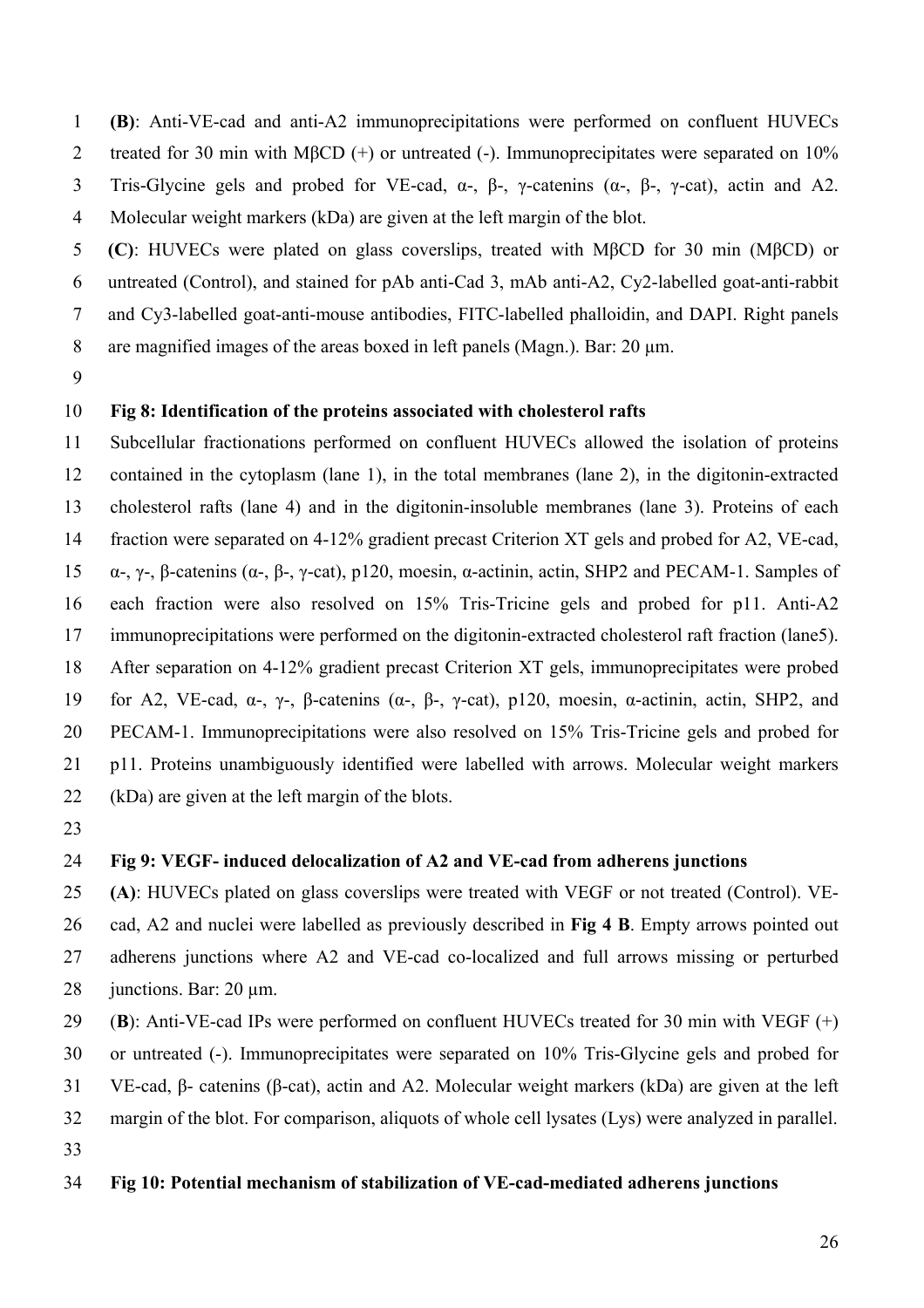1 2 3 4 5 6 7 8 In subconfluent HUVECs, adherens junctions are immature and poorly associated with the actin cytoskeleton. The VE-cad-based complex is free to move laterally in the plasma membrane. Once HUVECs reach confluence and adherens junctions become mature, the A2/p11 complex, which accumulates underneath the plasma membrane at cholesterol raft sites (CR), associates with the VE-cad-based complex. Consequently, the complex is docked to cholesterol rafts. Thus, by providing a link between the VE-cad/catenin complex and the actin cytoskeleton, the cholesterol raft-embedded A2 stabilizes the adherens junctions, thereby allowing the development of stable intercellular connections.

- 9 **Supplementary data**
- 10

### 11 **Fig S1: Co-localization of A2 and VE-cad in confluent HUVECS**

12 13 14 15 Cells were plated on glass coverslips, cultured for three days, and then stained with mAb anti-A2, pAb anti-Cad3, Alexa 488-labelled goat-anti-mouse and Cy5-labelled goat-anti-rabbit antibodies. Nuclei were conterstained with DAPI (blue). Images correspond to a  $\approx 650$ nm confocal optical section. Bar: 20 µm.